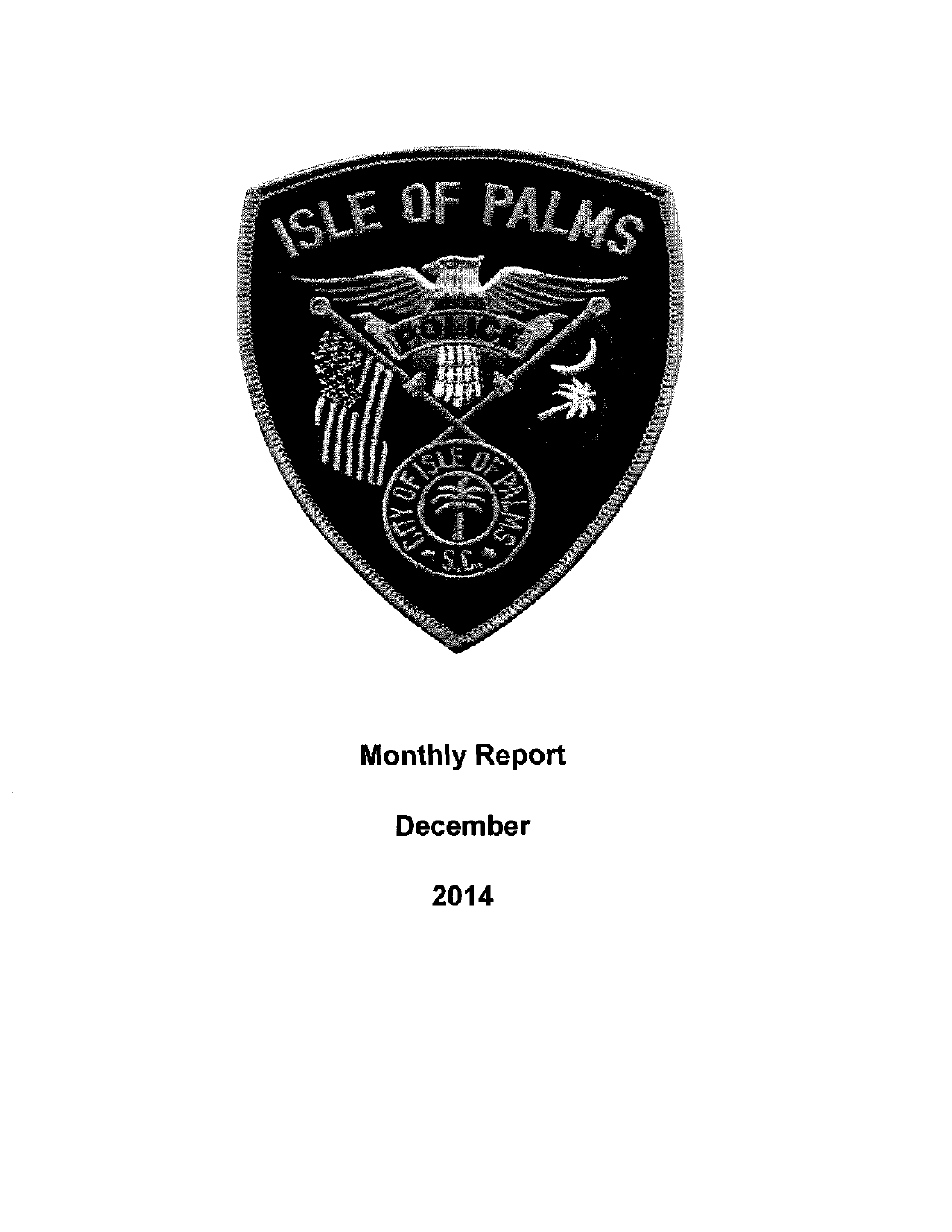| <b>Index</b>                                       | Page           |
|----------------------------------------------------|----------------|
| Synopsis                                           | $1 - 5$        |
| <b>Communications Report</b>                       | 6              |
| <b>Traffic Review</b>                              | $\overline{7}$ |
| Connector                                          | 8              |
| <b>Yearly Offense Type Comparison Report</b>       | 9              |
| <b>Arrest Summary &amp; Property Values Report</b> | 10             |
| <b>Primary UCR Code Arrest Summary</b>             | 11             |
| <b>Animal Control Report</b>                       | 12             |
| <b>Criminal investigations Report</b>              | 13             |
| <b>Training Report</b>                             | 14             |
| <b>Overtime Report</b>                             | 15             |
| <b>Livability Report</b>                           | $16 - 17$      |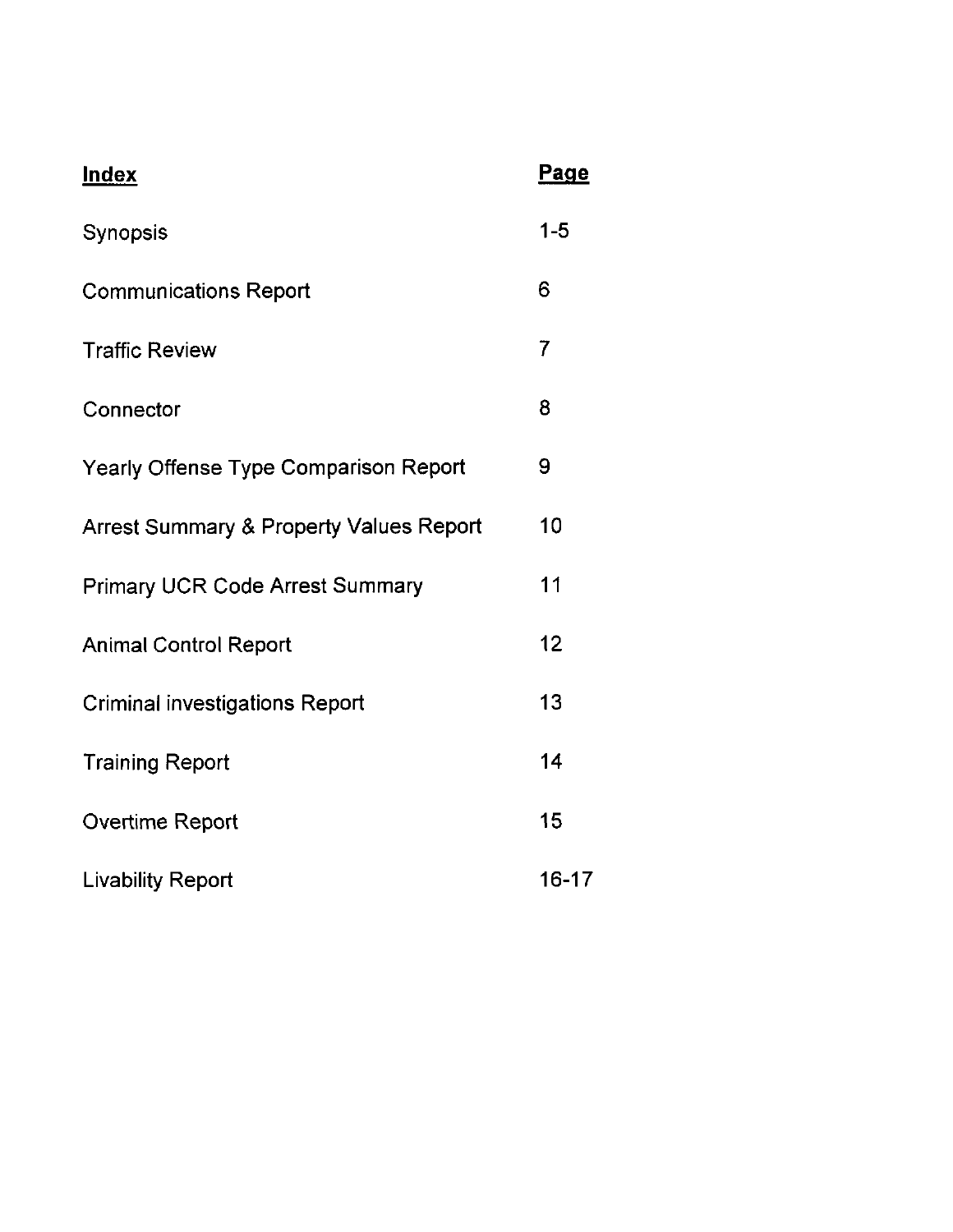

# **ISLE OF PALMS POLICE DEPARTMENT**

# **THOMAS E. BUCKHANNON, III**

**CHIEF OF POLICE** 

**30 JC LONG BOULEVARD** POST OFFICE DRAWER 508 ISLE OF PALMS, SOUTH CAROLINA 29451 PHONE (843) 886-6522 EAX (843) 886-8527 www.iop.net

#### MAYOR CRONIN, CITY COUNCIL and ADMINISTRATOR TUCKER To:

Subi.: **MONTHLY REPORT for December 2014** 

Date: January 5, 2015

The following is a synopsis of some of the activities of the Isle of Palms Police Department during the month of December 2014.

#### Monday, December 1st

#### Traffic Stop / Warrant Arrest - IOP Connector

An Officer stopped a vehicle for displaying an expired vehicle license and further investigation revealed that the driver had an outstanding arrest warrant with a local agency. The driver was arrested and transferred to Mount Pleasant Police Department.

#### Tuesday, December 2<sup>nd</sup>

#### Theft from Motor Vehicle - 9000 Block of Palmetto Drive

A victim reported that unknown person(s) entered into their unlocked vehicle and stole a handgun. The serial number was provided and the stolen handgun was entered into NCIC. This case has been assigned to CID for further investigation.

#### Wednesday, December 3<sup>rd</sup>

#### Motor Vehicle Theft - 26<sup>th</sup> Avenue

A victim reported that unknown person(s) stole their Club car golf cart from their driveway. This case has been assigned to CID for further investigation.

#### Traffic Stop / Simple Possession of Marijuana - Palm Boulevard near 25<sup>th</sup> Avenue

An Officer stopped a vehicle for an equipment violation. The Officer noted that the driver was extremely nervous and was sweating, when asked, the driver denied that there was anything illegal in the vehicle and refused to let the Officer search the vehicle. When asked why, the driver said that his weed and weed bowl were in the center console. The driver was subsequently arrested and transported to the Charleston County Detention Center.

#### Traffic Stop / Open Container - IOP Connector

An Officer stopped a vehicle for speeding and contact with the driver revealed that his driver's license was suspended. The Officer also detected a strong odor of alcohol inside the vehicle and the passenger was found to be in possession of flask containing liquor. The occupants were arrested and transported to the Charleston County Detention Center.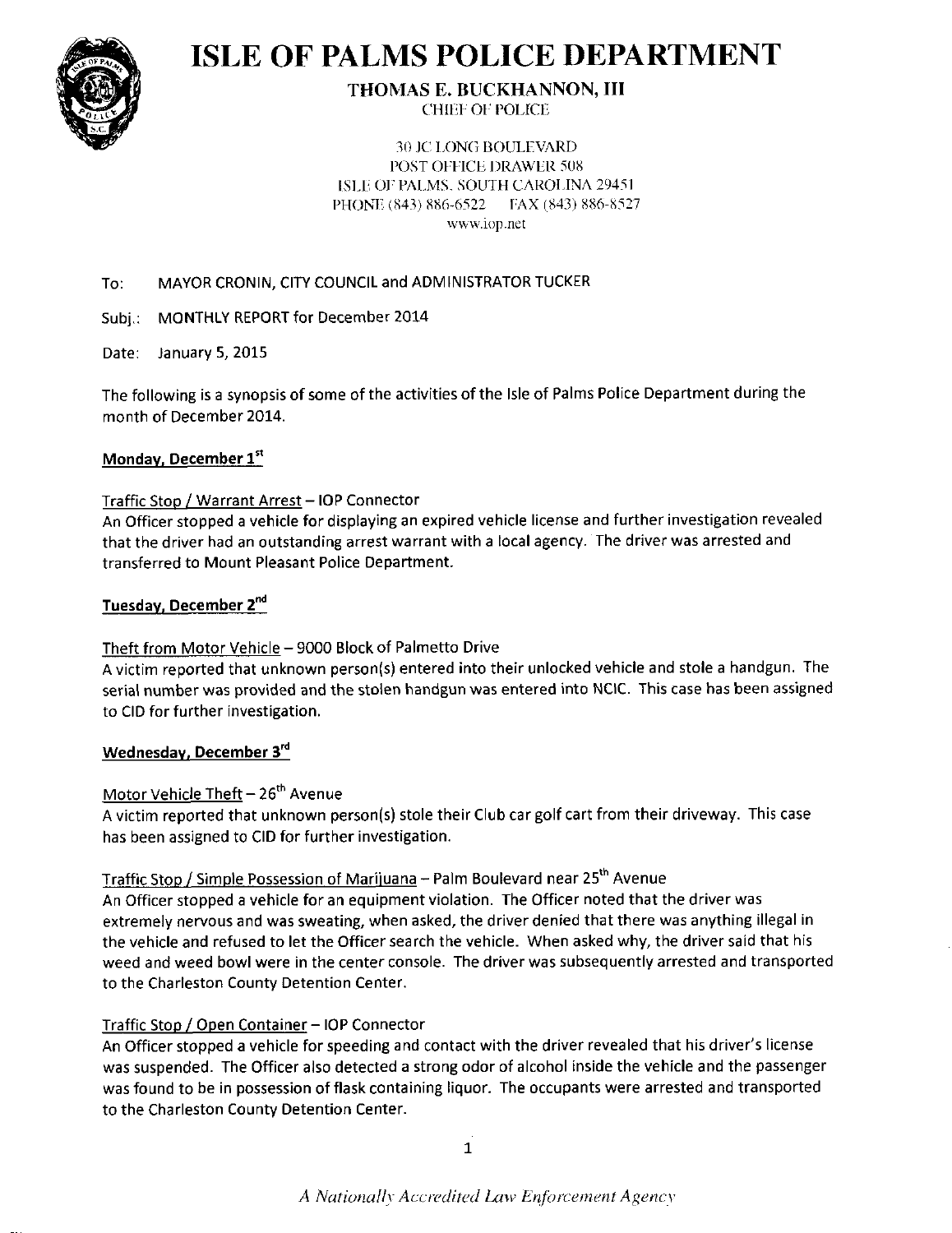#### Thursday, December 4<sup>th</sup>

#### Driving Under the Influence - Waterway Boulevard and 22<sup>nd</sup> Avenue

An Officer stopped a vehicle for multiple moving violations and contact with the driver indicated that he was possibly under the influence. The Officer had the driver perform Standardized Field Sobriety Tests and then placed the driver under arrest. The driver was transported to IOPPSB for Datamaster Testing, which the driver refused. The driver was transported to the Charleston County Detention Center.

#### Driving Under the Influence - 1500 Block of Palm Boulevard

An Officer stopped a vehicle for speeding and contact with the driver indicated that she was possibly under the influence. The Officer had the driver perform Standardized Field Sobriety Tests and then placed the driver under arrest. The driver was transported to IOPPSB for Datamaster testing, which the driver refused. The driver was transported to the Charleston county Detention center.

#### Friday, December 5<sup>th</sup>

#### Petit Larceny - Seahorse Court

A victim reported that unknown person(s) stole his twenty-four foot extension ladder that was laying in the yard beside the residence. This case has been assigned to CID for further investigation.

#### Saturday, December 6th

#### Vandalism  $-27$ <sup>th</sup> Avenue

A victim reported that unknown person(s) broke the front driver's side window with an unknown object. Nothing was taken from inside the vehicle and no other vehicles parked on either side had been damaged. This case has been assigned to CID for further investigation.

#### Wednesday, December 10<sup>th</sup>

Traffic Stop / Driving Under Suspension  $-25<sup>th</sup>$  Avenue and Waterway Boulevard An Officer stopped a vehicle for disregarding a stop sign. Further investigation determined that the driver's license was suspended. The driver was arrested and transported to the Charleston County Detention Center.

#### Thursday, December 11th

#### Petit Larceny - Abalone Alley

A victim reported that unknown person(s) stole their decorative yard lights from the landscaped area near their driveway. This case has been assigned to CID for further investigation.

#### Friday, December 12<sup>th</sup>

Driving Under the Influence  $-21<sup>st</sup>$  Avenue and Waterway Boulevard

An Officer stopped a vehicle for multiple moving violations and contact with the driver indicated that she was possibly under the influence. The Officer had the driver perform Standardized Field Sobriety Tests and then placed the driver under arrest. The driver was transported to the Charleston County Detention Center for Datamaster testing due to the machine at the IOPPSB being out of service. The results of the breath test were a BAC of .12%. The driver was lodged in the Detention Center.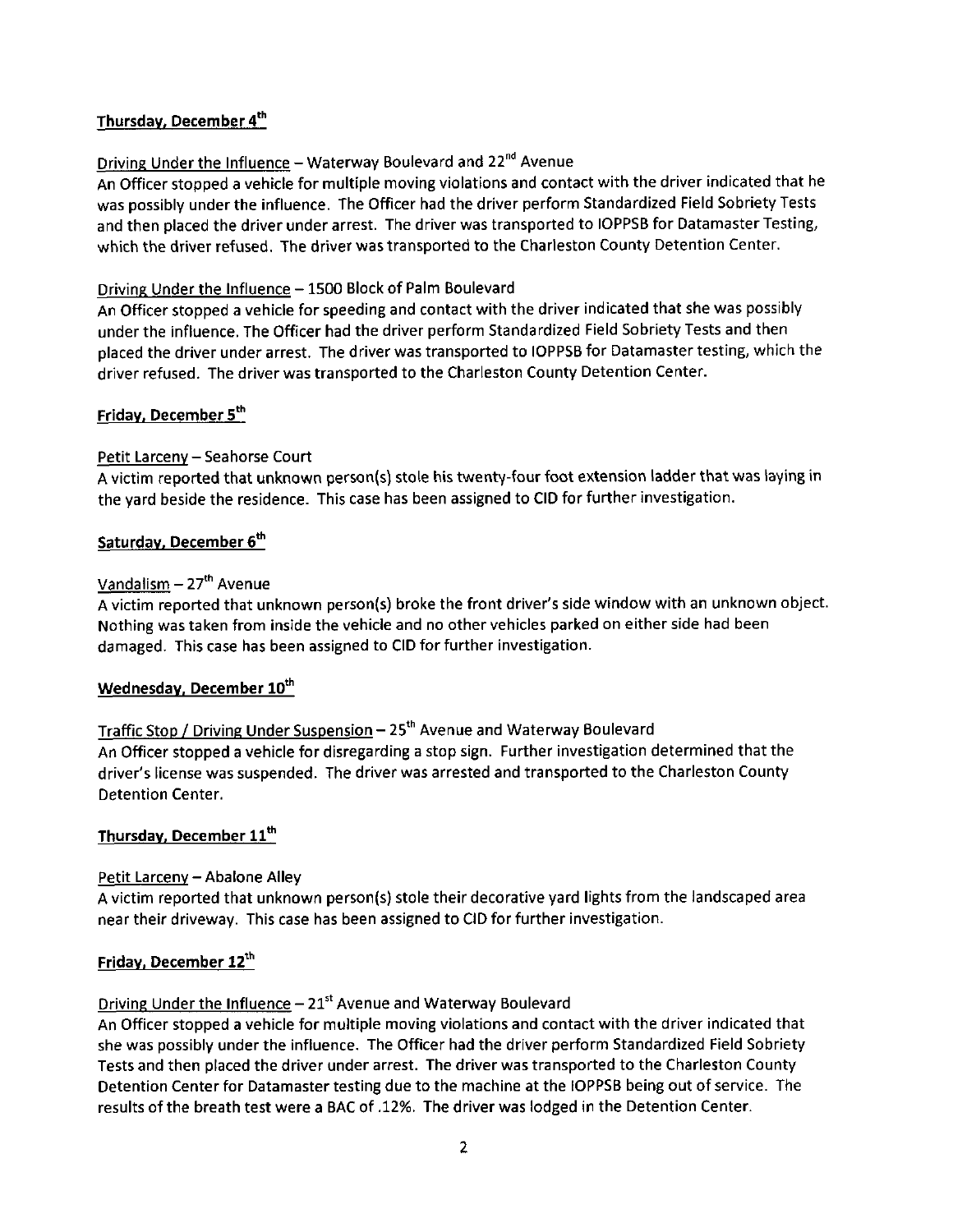#### Saturday, December 13<sup>th</sup>

#### Driving Under the Influence - Palm Boulevard and 30<sup>th</sup> Avenue

An Officer responded to a report of a possible intoxicated driver and located the vehicle, which was speeding. The Officer stopped the vehicle and contact with the driver indicated that he was possibly under the influence. The Officer has the driver perform Standardized Field Sobriety Tests and then placed the driver under arrest. The driver was transported to IOPPSB for Datamaster testing. The results of the breath test were a BAC of .08%. The driver was transported to the Charleston County Detention Center.

#### Sunday, December 14<sup>th</sup>

#### Driving Under the Influence - Palm Boulevard and  $7<sup>th</sup>$  Avenue

An Officer stopped a vehicle for an equipment violation and contact with the driver indicated that he was possibly under the influence. The driver initially refused to get out of his vehicle, but the Officer explained the situation and the driver cooperated, exiting the vehicle. The Officer asked the driver to perform Standardized Field Sobriety Tests, but he refused and was placed under arrest. The driver was transported to the IOPPSB for Datamaster testing, which he refused. The driver was transported to the Charleston County Detention Center.

#### Thursday, December 18th

#### Petit Larceny - Abalone Alley

A victim reported that unknown person(s) stole two decorative yard lights from his yard near his drivewav. This was the second time this month that the victim has this occur. This case has been assigned to CID for further investigation.

#### Friday, December 19th

#### Burqlarv - 400 Block of Ocean Boulevard

Officers responded to a burglary alarm activation and found that a door had been forced open. The Officers saw that a television had been stolen and that the stand it was sitting on had been knocked over. The owner ofthe residence was contacted and made aware ofthe situation. This case has been assigned to CID for further investigation.

#### Saturday, December 20<sup>th</sup>

#### Driving Under the Influence  $-100$  Block of Palm Boulevard

An Officer stopped a vehicle for a moving violation and contact with the driver indicated that she was possibly under the influence. The Officer had the driver perform Standardized Field Sobriety Tests and then placed the driver under arrest. The driver was transported to IOPPSB for Datamaster Testing. The results of the breath test were a BAC of .18%. The driver was transported to the Charleston County Detention Center.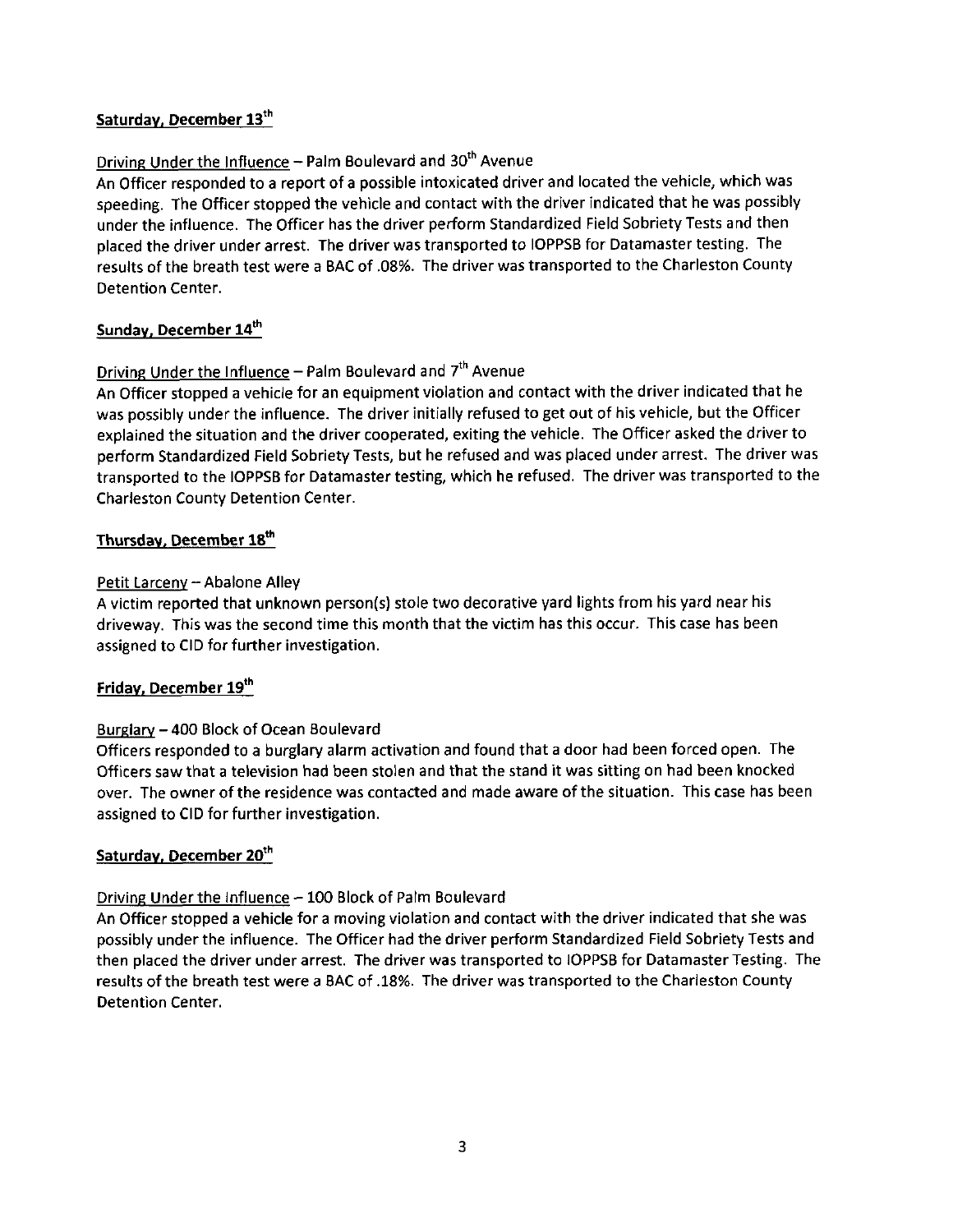#### Underage Possession - 300 Block of Palm Boulevard

Officers responded to a noise complaint and discovered a large group of minors around a fire located in an empty lot. As the subjects saw the Officers approaching, several ran toward the dock located on the property and the rest were detained. An Officer located the subjects on the dock and brought them back to the area where the others were being detained. Officers charged twenty-two subjects with alcohol violations.

#### Tuesdav, December 23'd

#### Underage Possession  $-21<sup>st</sup>$  Avenue

An Officer conducting a follow up investigation from a previous incident observed several subjects who appeared to be minors consuming alcohol. When the Officer knocked on the door, the subjects were observed to run towards the back of the residence. Officers charged ten subjects with alcohol violations.

#### Driving Under the Influence - IOP Connector

An Officer stopped a vehicle for multiple moving violations and contact with the driver indicating that he was possibly under the influence. The Officer had the driver perform Standardized Field Sobriety Tests and then placed the driver under arrest. The driver was transported to IOPPSB for Datamaster Testing, which the driver refused. The driver was transported to the charleston county Detention center.

#### Friday, December 26<sup>th</sup>

#### Petit Larceny  $-26<sup>th</sup>$  Avenue

A victim reported that unknown person(s) stole his beach cruiser bicycle that had been parked next to the residence. This case has been assigned to CID for further investigation.

#### Driving Under the Influence - Ocean Boulevard / Pavilion Drive

An officer stopped a vehicle for traveling 51 MPH in a 25 MPH speed zone. Contact with the driver indicated that she was possibly under the influence. The Officer had the driver perform Standardized Field Sobriety Tests and then placed the driver under arrest. The driver was transported to IOPPSB for Datamaster Testing, which resulted in a BAC of .19%. The driver was transported to the Charleston County Detention Center.

#### Saturday, December 27th

#### Petit Larceny - Grand Pavilion Boulevard

A victim reported that unknown person(s) had stolen his cell phone from the rental property where he was vacationing. This case has been assigned to CID for further investigation.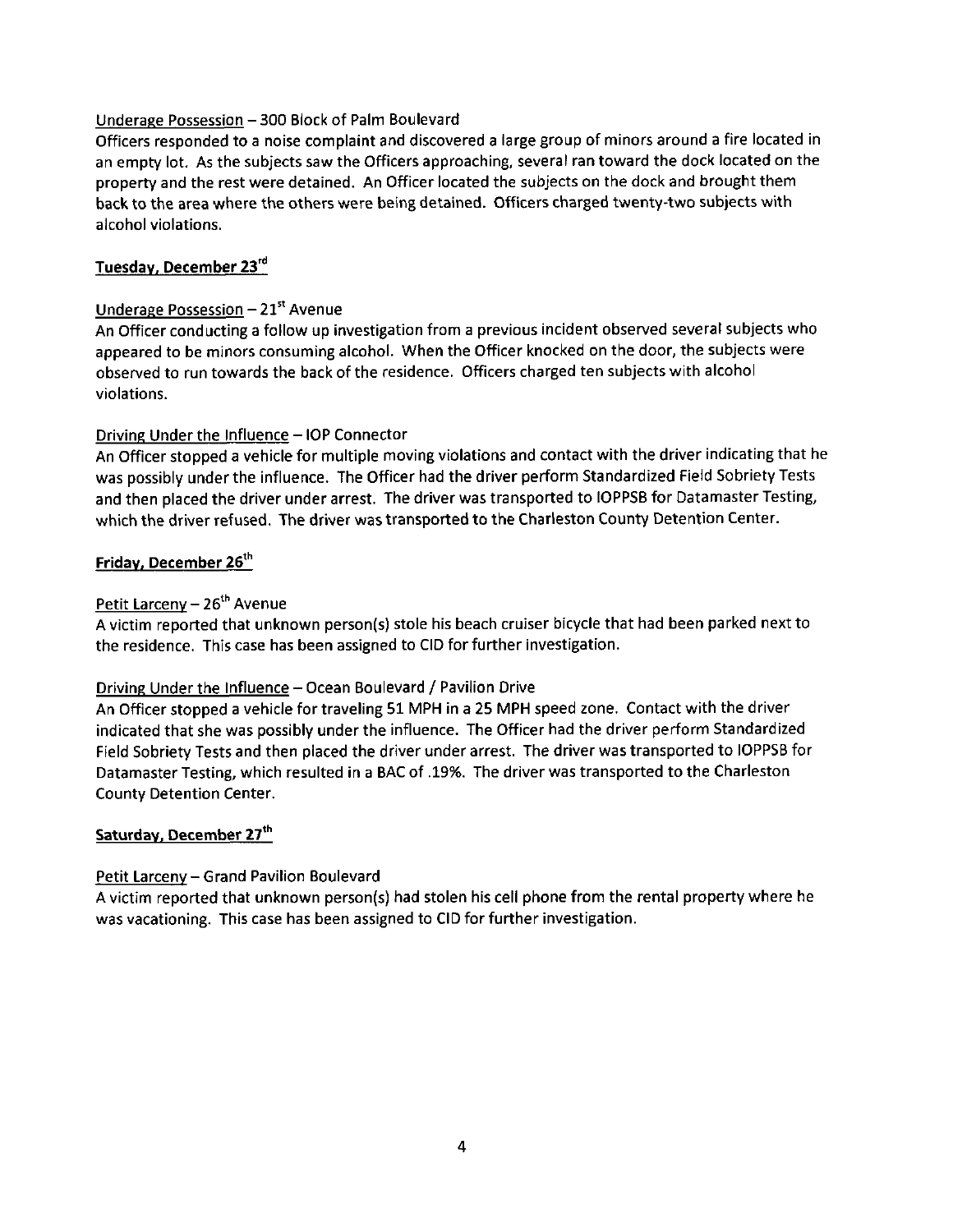#### Sunday, December 28<sup>th</sup>

#### Disorderly Conduct- Palm Boulevard / 21<sup>st</sup> Avenue

An Officer on patrol observed three subjects involved in an argument. Two subjects walked away and the third, which appeared to be extremely intoxicated, remained. The intoxicated subject began to speak loudly using obscenities, became angry when asked for identification, and was yelling profanities as cars passed by. The subject was placed under arrest and transported to the charleston county Detention Center.

#### Monday, December 29th

#### Driving Under the Influence - Palm Boulevard / 14<sup>th</sup> Avenue

An Officer stopped a vehicle for multiple moving violations. The driver has opened in driver's side door as the Officer approached, revealing ahalf consumed bottle of Miller High Life beer in the door cup holder. Contact with the driver indicated that he was possibly under the influence. The Officer had the driver perform Standardized Field Sobriety Tests and then placed the driver under arrest. The driver was transported to the IOPPSB for Datamaster Testing, which resulted in a BAC of .29%. The driver was transoorted to the Charleston Countv Detention Center.

#### Burglary - Beachside Drive

A victim reported that unknown person(s) stole a television from his residence. The responding Officer did not find any indication of forced entry into the home. This case has been assigned to CID for further investigation.

#### Communitv Service

During the month of December 2014, Officers issued ten (10) "You Could Have Been a Victim of a Crime" notices and one hundred and two (102) Property Security Check notices. Sergeant Baldrick assisted citizens with the installation of child safetv seats in their vehicles on two (2) occasions.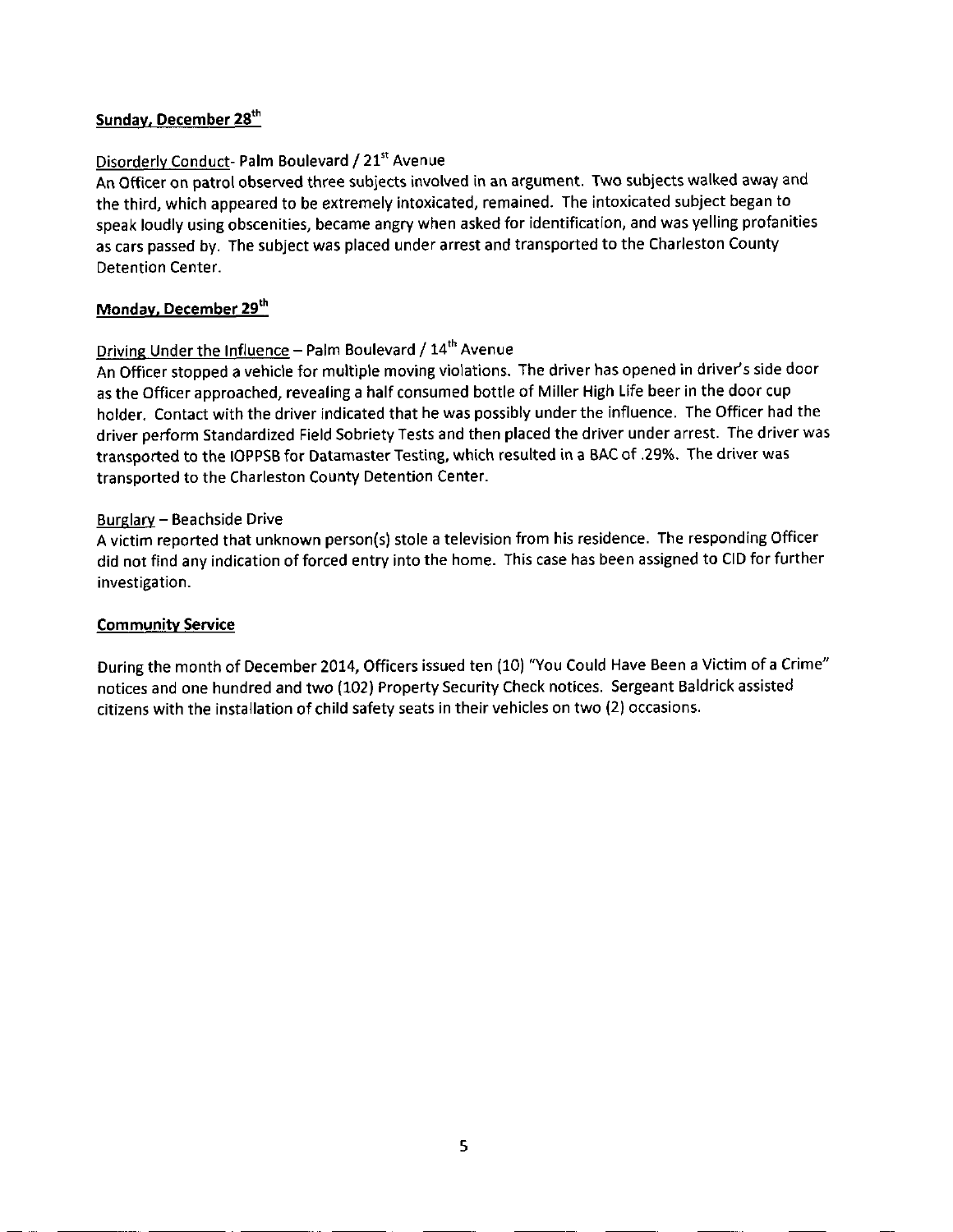During the month of December 2014, the Consolidated Dispatch Center received and dispatched 5812 calls for service to the four (4) public safety agencies of Isle of Palms and Sullivan's Island, and the National Park Service. The following is a breakdown of activity by department.

|                                               | <b>IOPPD</b>                     | <b>IOPFD</b>                                                                | <b>SIPD</b>          | <b>SIFD</b> | NPS   | <b>TOTALS</b>         |
|-----------------------------------------------|----------------------------------|-----------------------------------------------------------------------------|----------------------|-------------|-------|-----------------------|
| December-14                                   | 5303                             | 47                                                                          | 440                  | 22          | 0     | 5812                  |
| December-13                                   | 3392                             | 43                                                                          | 1273                 | 21          | 1     | 4730                  |
| Percentage Change                             | 56%                              | 9%                                                                          | -65%                 | B<br>5%     | -100% | 23%                   |
| Year to Date 2014                             | 53606                            | 956                                                                         | 11202                | 453         | 0     | 66217                 |
| Year to Date 2013                             | 41027                            | 967                                                                         | 10266                | 397         | 1     | 52658                 |
| Percentage Change<br><u> Hillingin k</u>      | 31%                              | $-1\%$<br>allii                                                             | 9%                   | 14%         | +100% | 26%                   |
| <b>Patrol Zones</b>                           | <b>Patrol</b><br><b>Requests</b> | <b>Officer Initiated</b><br>Calls &<br><b>Registration</b><br><b>Checks</b> | <b>Service Calls</b> |             |       | <b>Total Services</b> |
| Tract 1:<br>Breach inlet to 10th Ave          | 650                              | 38                                                                          | 177                  |             |       | 865                   |
| Tract 2:<br>Ocean Blvd to JC Long to 14th Ave | 217                              | 6                                                                           | 28                   |             |       | 251                   |
| Tract 3:<br>10th Ave North to 21st Ave South  | 1135                             | 67                                                                          | 208                  |             |       | 1410                  |
| Tract 4:<br>21st Ave North to 31st Ave South  | 727                              | 45                                                                          | 154                  |             |       | 926                   |
| Tract 5:<br>31st Ave North to 41st Ave South  | 625                              | 26                                                                          | 86                   |             | 737   |                       |
| Tract 6:<br><b>Forest Trail</b>               | 64                               | $\mathbf 0$                                                                 | 9                    |             | 73    |                       |
| Tract 7:<br>41st Ave North to 57th Ave        | 406                              | 19                                                                          | 60                   |             | 485   |                       |
| Tract 8:<br>Wild Dunes                        | 120                              | $\overline{2}$                                                              | 66                   |             |       | 188                   |
| Tract 9:<br><b>IOP Connector</b>              | 145                              | 19                                                                          | 63                   |             |       | 227                   |
| Tract 10:<br>County Park                      | 24                               | 8                                                                           | 8                    |             |       | 40                    |
| Tract 99:<br>Off island                       | $\overline{7}$                   | 4                                                                           | 90                   |             |       | 101                   |
| Totals:                                       | 4120                             | 234                                                                         | 949                  |             |       | 5303                  |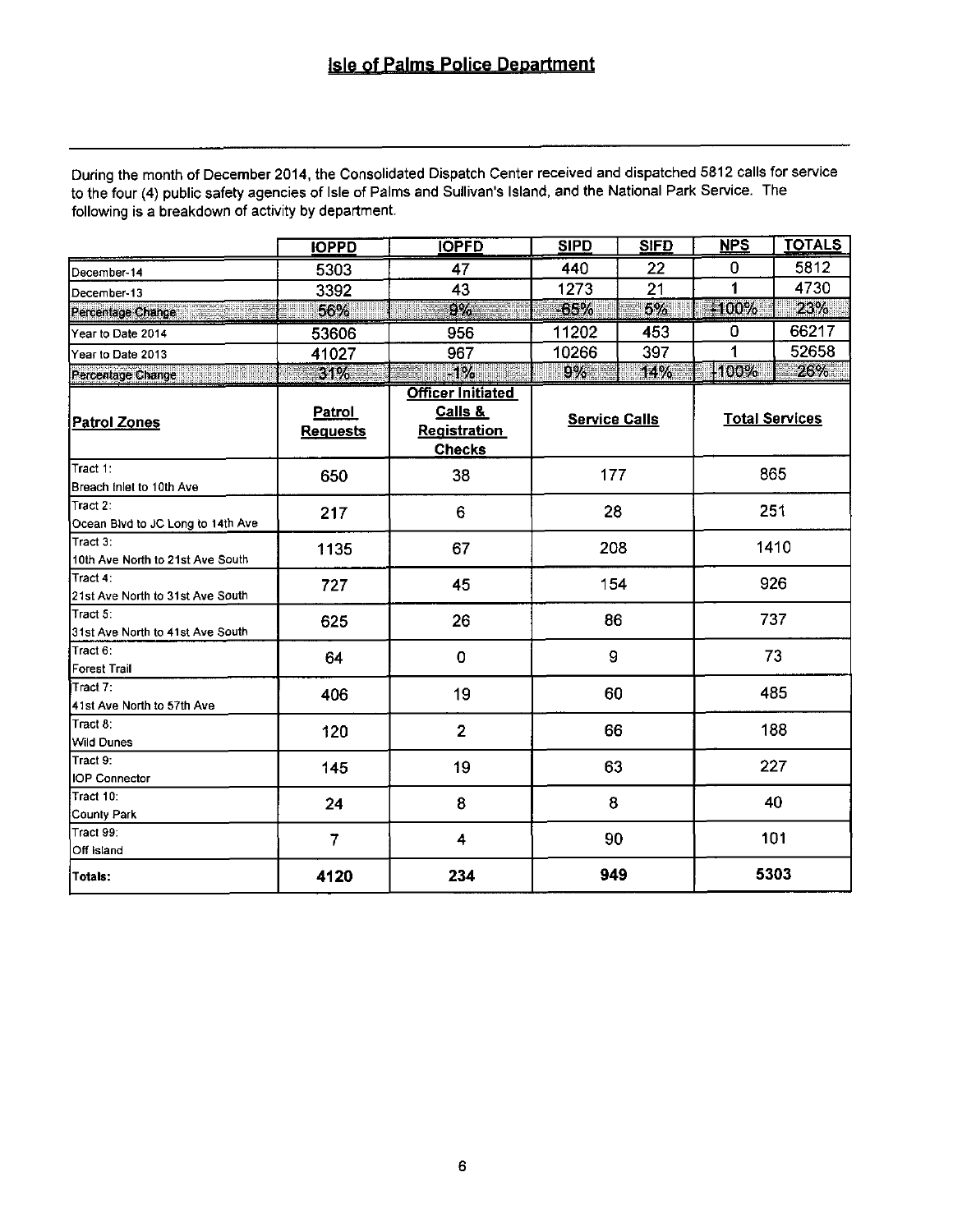



# **Dec-14**

# **Traffic Enforcement**

| Traffic Stops for Current Month |                  |                  | Traffic Stops Previous Month |      |                                     | Percentage Change    |
|---------------------------------|------------------|------------------|------------------------------|------|-------------------------------------|----------------------|
| 482                             |                  |                  | 503                          |      | $-4%$                               |                      |
|                                 | December<br>2014 | December<br>2013 | Percentage<br>Change         | 2014 | Year To Date   Year To Date<br>2013 | Percentage<br>Change |
| Traffic Stops                   | 482              | 332              | 45%                          | 5388 | 4710                                | 14%                  |

| Traffic Stops w/Tickets   | 148 | 69  | 114% | 1571 | 1168 | 35% |
|---------------------------|-----|-----|------|------|------|-----|
| % Traffic Stops w/Tickets | 31% | 21% | 10%  | 29%  | 25%  | 4%  |

# **Traffic Collisions**

|                           | December<br>2014 | December<br>2013 | Percentage<br>Change | 2014 | Year To Date Year To Date Percentage<br>2013 | Change |
|---------------------------|------------------|------------------|----------------------|------|----------------------------------------------|--------|
| <b>Traffic Collisions</b> |                  |                  | 0%                   | 87   | 67                                           | 30%    |

# **Officer Activity**

|                              | December | December       | Percentage | Year To Date | Year To Date | Percentage |
|------------------------------|----------|----------------|------------|--------------|--------------|------------|
|                              | 2014     | 2013           | Change     | 2014         | 2013         | Change     |
| <b>DUI Tickets</b>           | 9        | 0              | 900%       | 50           | 21           | 138%       |
| <b>DUS Tickets</b>           | 8        | $\overline{2}$ | 300%       | 99           | 73           | 36%        |
| <b>Speeding Tickets</b>      | 47       | 18             | 161%       | 471          | 393          | 20%        |
| <b>Other Traffic Tickets</b> | 105      | 44             | 139%       | 1192         | 794          | 50%        |
| Non Traffic Tickets          | 27       | $\overline{2}$ | 1250%      | 237          | 90           | 163%       |
| <b>Parking Tickets</b>       | 3        | 4              | $-25%$     | 2692         | 4626         | $-42%$     |
| <b>Littering Tickets</b>     | 0        | 0              | 0%         | $\mathbf 9$  | 4            | 125%       |
| <b>City Tickets</b>          | 8        | 3              | 167%       | 177          | 203          | $-13%$     |
| <b>Warning Tickets</b>       | 366      | 284            | 29%        | 4002         | 3313         | 21%        |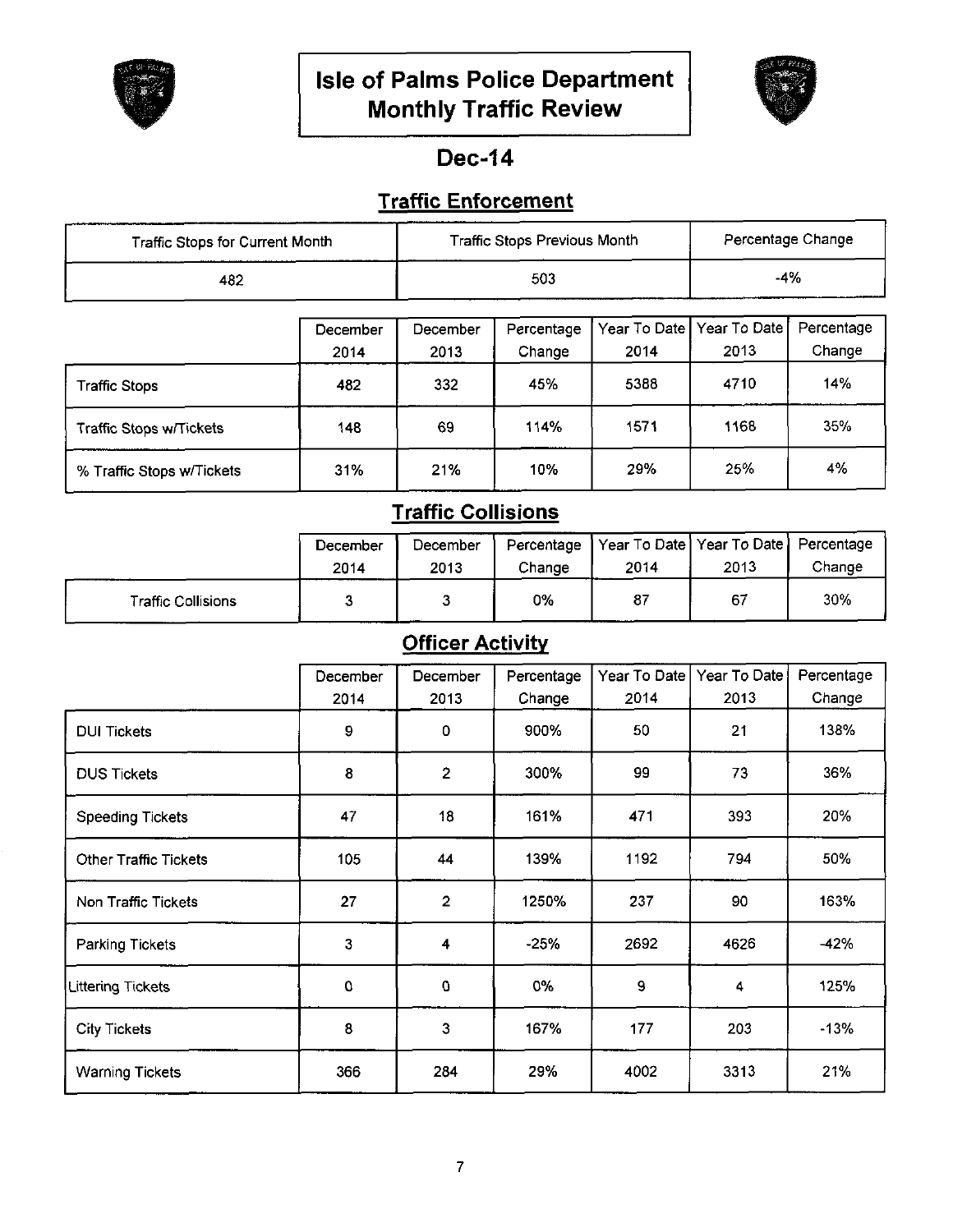The Isle of Palms Police Department has responded to or initiated 227 calls, involving 1686 minutes, or 28.10 man hours for the month of December 2014. The following breaks down the type, number and time element of each call on the connector.

|                                                | Calls<br>December | Calls<br>Year To Date | <b>Arrests</b><br>December | <b>Arrests</b><br>Year to Date | <b>Minutes</b><br>December | <b>Minutes</b><br>Year To Date | Avg. Minutes<br>December | Avg. Minutes<br>Year To Date |
|------------------------------------------------|-------------------|-----------------------|----------------------------|--------------------------------|----------------------------|--------------------------------|--------------------------|------------------------------|
| Accidents                                      | 1                 | 28                    | 0                          | $\mathbf{o}$                   | 88.00                      | 1010.71                        | 88                       | 36                           |
| <b>Traffic Stops</b><br>with<br><b>Tickets</b> | 15                | 185                   | $\mathbf{1}$               | 28                             | 303.65                     | 3968.91                        | 20                       | 21                           |
| <b>Traffic Stops</b><br>without Tickets        | 43                | 326                   | 0                          | 0                              | 605.26                     | 3233.98                        | 14                       | 10                           |
| <b>Citizen Assists</b>                         | 4                 | 115                   | 0                          | 1                              | 134.07                     | 1724.62                        | 34                       | 15                           |
| Assist Other Dept.                             | 0                 | 3                     | 0                          | 0                              | 0.00                       | 60.03                          | 0                        | 20                           |
| Miscellaneous                                  | 164               | 1520                  | $\mathbf 0$                | 0                              | 555.30                     | 7448.24                        | 3                        | 5                            |
| Totals                                         | 227               | 2177                  | 1                          | 29                             | 1686.28                    | 17446.49                       | 7                        | 8                            |
| $Dec-13$                                       | 186               | 1898                  | 0                          | 22                             | 788.00                     | 12746                          | 4                        | $\overline{I}$               |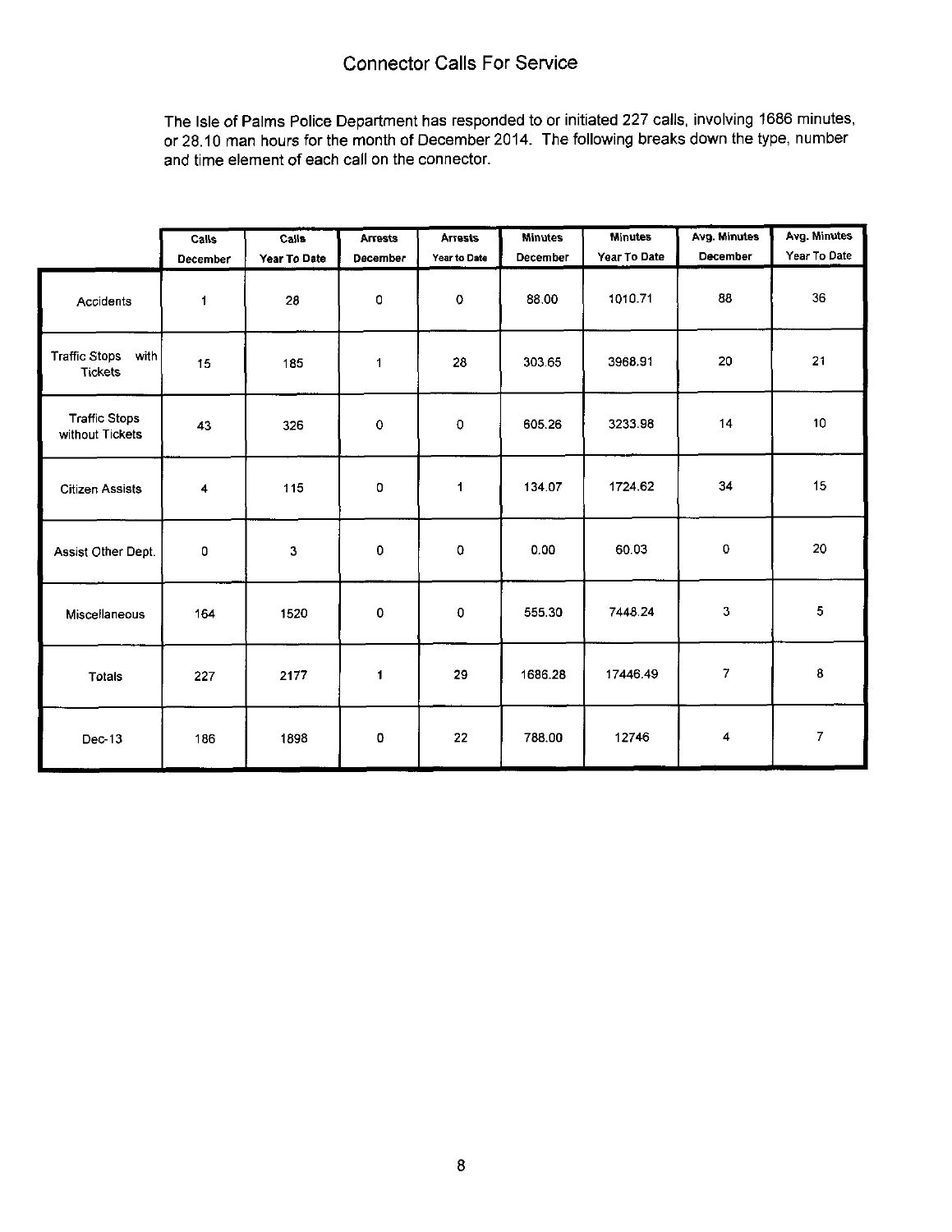|                                                           |                          |                                   |          |                          |                                   |                          |                                                                               |                          |                                   |           |                |                          |                                                                                              | 의<br><b>PREVIO</b> |                                   |
|-----------------------------------------------------------|--------------------------|-----------------------------------|----------|--------------------------|-----------------------------------|--------------------------|-------------------------------------------------------------------------------|--------------------------|-----------------------------------|-----------|----------------|--------------------------|----------------------------------------------------------------------------------------------|--------------------|-----------------------------------|
| OFFENSE TYPE                                              | $Jan-14$                 | Feb-14                            | 귀<br>Mar | <b>Apr-14</b>            | May-14                            | $14$                     | $Ju$ -14                                                                      | $\frac{\text{Auq}-14}{}$ | $Sep-14$                          | $Oct-14$  | $Nov-14$       | <b>Dec-14</b>            | 밁                                                                                            |                    | % CHANGE                          |
| <b>11A FORCIBLE RAPE</b>                                  | o                        | 0                                 | o        |                          |                                   | ం∣ం                      |                                                                               |                          |                                   |           |                |                          |                                                                                              | 0                  | $\frac{100\%}{200\%}$             |
| 11D LEWD ACT ON A MINOR                                   | $\circ$                  | 0                                 | 0        | 이어                       | 이이이어                              |                          | $\circ$                                                                       | 이이이                      | 이어                                | 이이어       | ∘              | 00000                    |                                                                                              |                    | $\left \frac{1}{2}\right _2^2$    |
| 13A AGGRAVATED ASSAULT                                    | 0                        | 0                                 | 0        |                          |                                   |                          |                                                                               |                          | p                                 |           |                |                          |                                                                                              | പത                 |                                   |
| 13B CRIMINAL DOMESTIC VIOLENCE                            | $\sim$                   | ٥                                 | o        |                          |                                   |                          |                                                                               |                          |                                   |           | 0              |                          |                                                                                              |                    |                                   |
| 13B SIMPLE ASSAULT<br>13C INTIMIDATION                    |                          | c                                 | 0        |                          | ∘                                 | $\circ$<br>N             | c.                                                                            |                          | 0                                 |           |                |                          |                                                                                              |                    | $\frac{88}{200}$                  |
| 220 BURGLARY/BREAKING & ENTERING                          | 0<br>$\mathfrak{S}$      | 0                                 |          | 000000                   |                                   |                          | 0                                                                             |                          |                                   |           |                |                          |                                                                                              |                    | $ \tilde{\mathcal{E}} $           |
| 23C SHOPLIFTING                                           | $\circ$                  | 0                                 |          |                          | N O                               |                          |                                                                               | 0                        |                                   |           |                | $ \bm{\varpi} $ င္က      |                                                                                              |                    |                                   |
| 23F THEFT FROM MOTOR VEHICLE                              | $\circ$                  | 0                                 |          |                          |                                   | 이시                       |                                                                               |                          |                                   |           |                |                          | ㅇ ~ ∞ 치 ~ 읽 ~ 워 ~ 예  읽 위ㅡ                                                                    | 12  이하니~  2  이     | $\frac{100\%}{100\%}\times 100\%$ |
| 23G THEFT OF MOTOR VEHICLE PARTS                          | $\circ$                  | 0                                 |          | $\circ$                  |                                   | ∣ం∣ం                     |                                                                               | 0                        |                                   |           |                | ⇨                        |                                                                                              |                    |                                   |
| 23H BREACH OF TRUST                                       | $\circ$                  | 0                                 |          |                          | 0                                 |                          | 0                                                                             | 0                        | 0                                 |           | 0              | 016                      |                                                                                              |                    |                                   |
| <b>23H ALL OTHER LARCENY</b>                              | 4                        | n                                 |          |                          |                                   | $\frac{1}{2}$            |                                                                               | တ၊                       |                                   |           | ∞              |                          |                                                                                              |                    |                                   |
| 240 MOTOR VEHICLE THEFT                                   | ۰                        | 0                                 |          |                          |                                   | ৰ∣০                      | ∞                                                                             | စေ                       |                                   |           |                |                          |                                                                                              |                    |                                   |
| 250 FORGERY                                               | $\circ$                  | 0                                 |          | $\circ$                  | P                                 |                          |                                                                               |                          | 0                                 | 0         | 0              | 0                        |                                                                                              |                    |                                   |
| 250 POSSESSION OF FALSE DRIVERS LICENSE                   | $\circ$                  | 0                                 |          | ↽                        |                                   | $\overline{\phantom{a}}$ |                                                                               | c                        | 0                                 |           | 0              |                          |                                                                                              |                    |                                   |
| 26A FALSE PRETENSE/SWINDLE                                | ÷                        | ۰                                 |          | $\bullet$                |                                   | ◥                        |                                                                               | $\bullet$                | lol                               |           |                |                          |                                                                                              |                    |                                   |
| 26B FRAUD CREDIT CARD/ ATM<br>26B FRAUD/ IDENTITY THEFT   | $\circ$<br>۰             | 0<br>0                            |          | 0 0 0                    | 0000000000                        | $\overline{\phantom{a}}$ | O[0]                                                                          | ⊳                        |                                   | っ         | 0<br>∘         | 0000000                  | │ <b>┥</b> ∞│∾│∼│∾│ଛ│∼│ଛ│∞│∼│ <b>੦│∾│</b> ≘│∼│ଛ│ଛ∣∕≌│∼│ <i>੩</i> │≋│∼│⋍│≆│−¦ <i>┉</i> │ଛ│'⋍│ |                    | $\frac{88}{336}$                  |
| 26E WIRE/COMPUTER/ELECTRONIC MANIPUL                      | $\circ$                  | ٣                                 |          |                          |                                   | $\circ$                  |                                                                               | ဝေ                       | 이이                                |           |                |                          |                                                                                              |                    |                                   |
| 280 STOLEN PROPERTY OFFENSE                               | $\circ$                  |                                   |          | $\bullet$                |                                   | o                        |                                                                               | 10                       |                                   | o         |                |                          |                                                                                              |                    |                                   |
| 290 DESTRUCTIVE/DAMAGE/VANDALISM                          | ∾                        | 0                                 |          |                          |                                   | M.                       |                                                                               |                          |                                   | ဖျ        |                |                          |                                                                                              |                    |                                   |
| 35A DRUG/NARCOTICS VIOLATIONS                             | 0                        | $\circ$                           |          |                          |                                   | N                        |                                                                               |                          |                                   | $\circ$   | o              |                          |                                                                                              |                    |                                   |
| 35A SIMPLE POSSESSION OF MARIJUANA                        | ↽                        | $\circ$                           |          | $ n $ o $ n $            |                                   |                          |                                                                               |                          | လ လ က ဝ                           |           |                |                          |                                                                                              |                    | $\frac{88}{100}$                  |
| 35B DRUG EQUIPMENT VIOLATIONS                             | 0                        | $\circ$                           |          | $\overline{\phantom{0}}$ |                                   |                          |                                                                               |                          |                                   | $\circ$   |                | NO                       |                                                                                              |                    |                                   |
| 36C INDECENT EXPOSURE                                     | $\circ$                  | 0                                 |          | 000000-                  | ା                                 | 0                        | │∞│०│०│०│०│०│∞│∾│∾│०│ <del></del> 2│ <del>⋖</del> │∞│०│०│≁│∼│०│६│∾│∼│≌│६│⊕│∼│ | ကြုပါမလြတ္ပြာ            |                                   | 0         | 0              |                          |                                                                                              |                    | $\frac{6\%}{100\%}$               |
| 40B ASSISTING / PROMITING PROSTITUTION                    | $\bullet$                | $\circ$                           |          |                          | $\circ$                           | $\circ$   $\circ$        |                                                                               |                          | ∘                                 | 0         | 0              |                          |                                                                                              |                    |                                   |
| <b>520 WEAPON LAW VIOLATIONS</b>                          | $\circ$                  | ۰                                 |          |                          |                                   |                          |                                                                               |                          |                                   | Þ         |                |                          |                                                                                              |                    | $\frac{8}{100}$                   |
| 753 OBSCENE/HARASSING PHONE CALLS                         | ٠                        | ۰                                 |          |                          |                                   |                          |                                                                               |                          |                                   |           |                |                          |                                                                                              |                    |                                   |
| 756 USING MOTOR VEHICLE WITHOUT CONSE                     | 0                        | ۰                                 |          |                          |                                   |                          |                                                                               | O Q                      |                                   | ∘         | 0              | O O                      |                                                                                              |                    | $\frac{888}{2028}$                |
| 90C DISORDERLY CONDUCT                                    | $\sim$                   | $\bullet$                         |          |                          | ၈                                 |                          |                                                                               |                          |                                   |           | (၁             |                          |                                                                                              |                    |                                   |
| 90D DRIVING UNDER THE INFLUENCE<br>90E PUBLIC DRUNKENNESS | $\circ$<br>S             | $\circ$<br>$\circ$                |          | lml                      |                                   | 0  0  0  0  0  0  0      |                                                                               | $\overline{\phantom{a}}$ | 0  0  0  0  0  0  0               | ⇥<br>∘    | ю<br>$\circ$   | ၈ ၀ ၀ ၀                  |                                                                                              |                    | $\frac{1}{100}$                   |
| 90F FAMILY OFFENSES/NONVIOLENT                            | 0                        | $\circ$                           |          | ဖျာ                      | $\sim$                            |                          |                                                                               |                          |                                   | $\circ$   |                |                          |                                                                                              |                    |                                   |
| 90G LIQUOR LAW VIOLATIONS                                 | $\circ$                  | $\circ$                           |          | $\overline{\phantom{0}}$ |                                   |                          |                                                                               | 이히어드                     |                                   | ◒         | ဝေက            |                          |                                                                                              |                    | $\frac{8}{10}$                    |
| 90G OPEN CONTAINER                                        | ←                        | $\overline{\phantom{0}}$          |          | $\circ$                  | ⊙∣≁                               |                          |                                                                               |                          |                                   |           | $\circ$        |                          |                                                                                              |                    |                                   |
| 90G UNDERAGE POSSESSION OF ALCOHOL                        | <b>—</b>                 | $\circ$                           |          |                          |                                   |                          |                                                                               |                          |                                   | $\circ$   |                |                          |                                                                                              |                    | <u>ြို့တို့ မြို့</u>             |
| 901 RUNAWAY                                               | ۰                        | $\circ$                           |          |                          |                                   |                          |                                                                               |                          |                                   | $\bullet$ | O N N          | oj                       |                                                                                              |                    |                                   |
| 90J TRESPASS OF REAL PROPERTY                             | ٣                        | $\overline{\phantom{0}}$          |          |                          |                                   |                          |                                                                               |                          |                                   |           |                |                          |                                                                                              |                    |                                   |
| 90M OTHER AGENCIES                                        | c                        | $\sim$                            |          |                          | $\sim$   $\sim$   $\sim$   $\sim$ |                          |                                                                               |                          |                                   | 이이        |                | ∞                        |                                                                                              |                    | $\frac{15}{2}$                    |
| <b>90N RESISTING</b>                                      | 0                        | $\bullet$                         |          |                          |                                   |                          |                                                                               |                          |                                   |           |                | o                        |                                                                                              |                    | ।<br> <br> <br> <br>              |
| 902 ALL OTHER OFFENSES<br>91A ALARM                       | 8<br>0                   | $\boldsymbol{z}$<br>$\Rightarrow$ |          | 미미미미미미                   |                                   |                          |                                                                               |                          |                                   | ାଥା-      | ∾ ≌ ೦          |                          |                                                                                              |                    | $\frac{8}{25}$                    |
| 91C COMMUNITY SERVICE                                     | $\overline{\phantom{0}}$ | $\sim$                            |          |                          |                                   |                          |                                                                               |                          |                                   |           |                | 디어이                      |                                                                                              |                    | $\frac{4\%}{12\%}$                |
| 91F DOMESTIC DISPUTE                                      | Ø                        | $\circ$                           |          | $\frac{1}{2}$            |                                   |                          |                                                                               |                          |                                   |           | 0              |                          |                                                                                              |                    |                                   |
| 91L LIVABILITY OFFENSE                                    | $\overline{\phantom{0}}$ | G                                 |          |                          |                                   |                          |                                                                               |                          |                                   |           | ,ৰা            | $\overline{\phantom{0}}$ |                                                                                              |                    | $\frac{-50\%}{-25\%}$             |
| 91N NOISE ORDINANCE VIOLATION                             | G                        | 5                                 |          |                          |                                   |                          |                                                                               |                          |                                   |           | $\overline{c}$ |                          |                                                                                              |                    | $-5%$                             |
| 911 TRAFFIC OFFENSE                                       | $\frac{8}{1}$            | ၃                                 | ഥ∣∞∣പ്പ  |                          |                                   |                          |                                                                               |                          |                                   |           | ∣≌             |                          |                                                                                              |                    | $\frac{3}{26}$                    |
| 91W WARRANT ARREST                                        | ω                        | က                                 |          |                          |                                   |                          |                                                                               |                          |                                   |           |                |                          |                                                                                              |                    | န္ကြန္တီ                          |
| 979 MISSING PERSON                                        | 0                        | $\sim$                            |          | 유 의이이~                   | ∞ − ૦ ૦                           |                          |                                                                               |                          |                                   | 이히高임4 이어  | ం∣ం            | $\bullet$                | ∞  ଇ  ፷  ፷ ₹ ├ ∼                                                                             |                    |                                   |
| 980 SUICIDE- ACTUAL OR ATTEMPTED                          | ÷                        | lo                                |          |                          |                                   | ~ + 위이이치이이의의위아이이~  웨     | ∣⇔                                                                            |                          | ㅇ ㅇ ~ ㅎ ㅇ ㅇ 8 ㅡ ~ ㅆ ☆ ∞ ∞ ㅇ ㅇ 치 요 |           |                | $\overline{\phantom{a}}$ |                                                                                              |                    | 600%                              |
| NCR NON CRIMINAL REPORTS                                  | ٩                        | $\mathbf{a}$                      | ო        | $ \hat{z} $ င်း          | $\frac{1}{2}$                     |                          | ္ကူ                                                                           | ∣္လုဒ္င                  |                                   | 웨일        | $rac{14}{10}$  | <u>န္တုန္</u>            | $\frac{3}{30}$                                                                               | $\frac{1}{41}$ 88  | $-15%$                            |
| TOTA                                                      | Ξ                        | ă                                 |          |                          |                                   |                          |                                                                               |                          |                                   |           |                |                          |                                                                                              |                    |                                   |

 $\sigma$ 

# Offense Type Comparison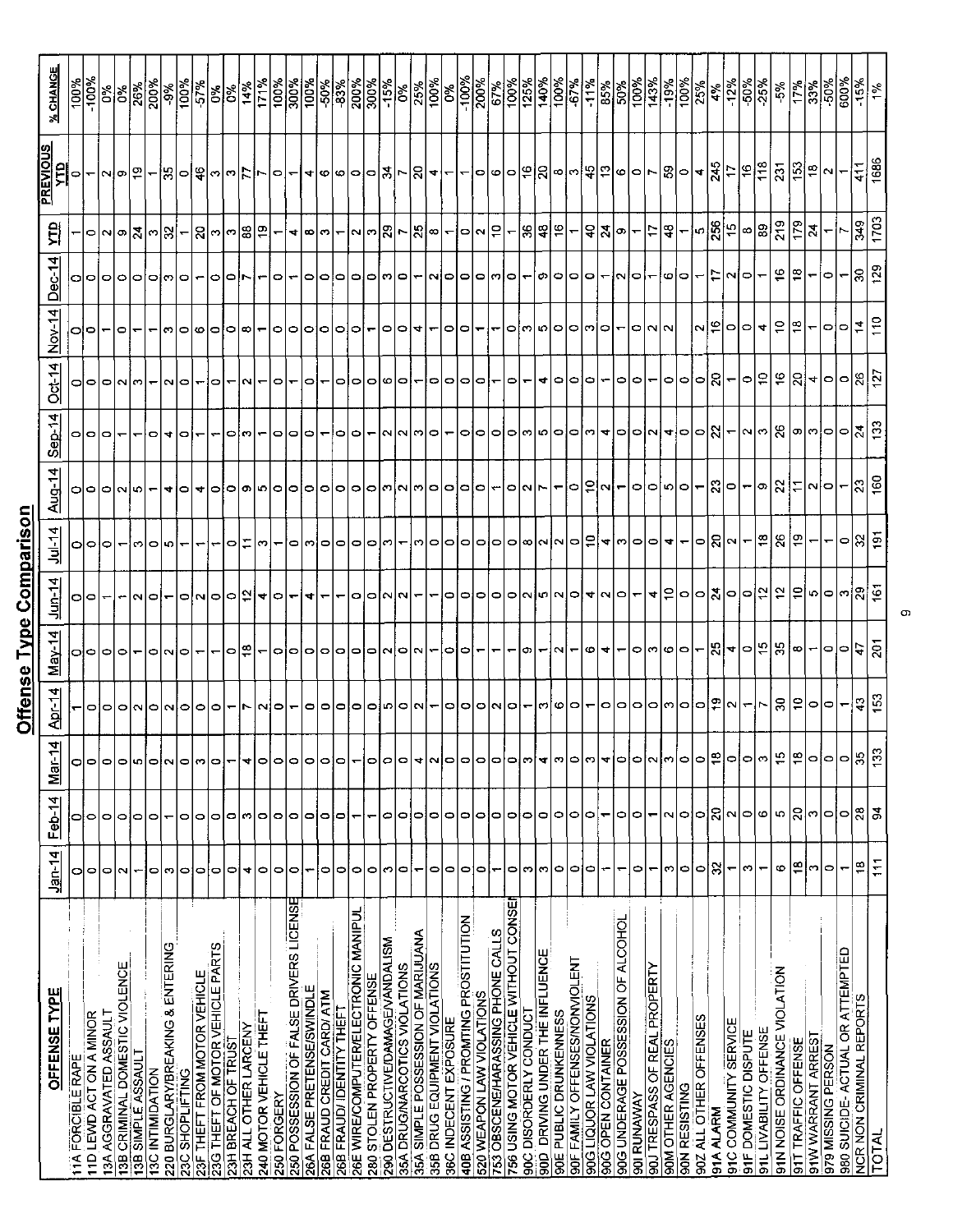#### ARREST SUMMARY

| Type           |       |    | Dec-14         |         |              |     | Total 2014     |   |                  |   | Dec-13 |   |       |    | <b>Total 2013</b> |    |
|----------------|-------|----|----------------|---------|--------------|-----|----------------|---|------------------|---|--------|---|-------|----|-------------------|----|
| Adults         | Male  | 37 | <b>IFemale</b> | $12 \,$ | Male         |     | 353 Female     |   | 106   Male       | 4 | Female | 2 | IMale |    | 209   Female      | 81 |
| Juveniles      | lMale | 4  | lFemale        |         | <b>!Male</b> | 8   | lFemale        |   | Male             | 3 | Female | 0 | IMale | 3  | Female            |    |
| INarc-Adults   | Male  |    | Female         | 0       | IMale        | 40  | <b>IFemale</b> | 8 | Male             |   | Female |   | lMale | 25 | Female            | 8  |
| Narc-Juveniles | Male  |    | Female         |         | Male         | 0   | l Female       |   | Male             | 0 | Female | 0 | Male  | 8  | Female            |    |
| <b>TOTALS:</b> | Male  | 43 | Female         | 14      | <b>Male</b>  | 401 | Female         |   | 119 <b> Male</b> |   | Female | 3 | Male  |    | 245   Female      | 89 |

#### PROPERTY VALUES REPORTED

| Type                      | Dec-14     | <b>Total 2014</b> | Dec-13     | <b>Total 2013</b> |
|---------------------------|------------|-------------------|------------|-------------------|
| Burglary Stolen           | \$1,900.00 | \$53,664.00       | \$23.00    | \$60,913.00       |
| Larceny Stolen            | \$1,760.00 | \$174,308.00      | \$8,190.00 | \$318,290.00      |
| Criminal Damage           | \$1,200.00 | \$12,898.00       | \$600.00   | \$19,400.00       |
| MVT Stolen                | \$0.00     | \$102,690.00      | \$0.00     | \$34,600.00       |
| Robbery Stolen            | \$0.00     | \$3,000.00        | \$0.00     | \$0.00            |
| <b>Burglary Recovered</b> | \$0.00     | \$2,500.00        | \$0.00     | \$684.00          |
| Larceny Recovered         | \$60.00    | \$45,878.00       | \$0.00     | \$68,649.00       |
| Criminal Damage Recovered | \$0.00     | \$4,000.00        | \$0.00     | \$200.00          |
| <b>IMVT Recovered</b>     | \$0.00     | \$100,700.00      | \$0.00     | \$34,600.00       |
| <b>Robbery Recovered</b>  | \$0.00     | \$0.00            | \$0.00     | \$0.00            |
| <b>Total Stolen</b>       | \$3,660.00 | \$333,662.00      | \$8,213.00 | \$413,803.00      |
| <b>Total Recovered</b>    | \$60.00    | \$153,078.00      | \$0.00     | \$104,133.00      |
| Total Seized              | \$0.00     | \$0.00            | \$0.00     | \$0.00            |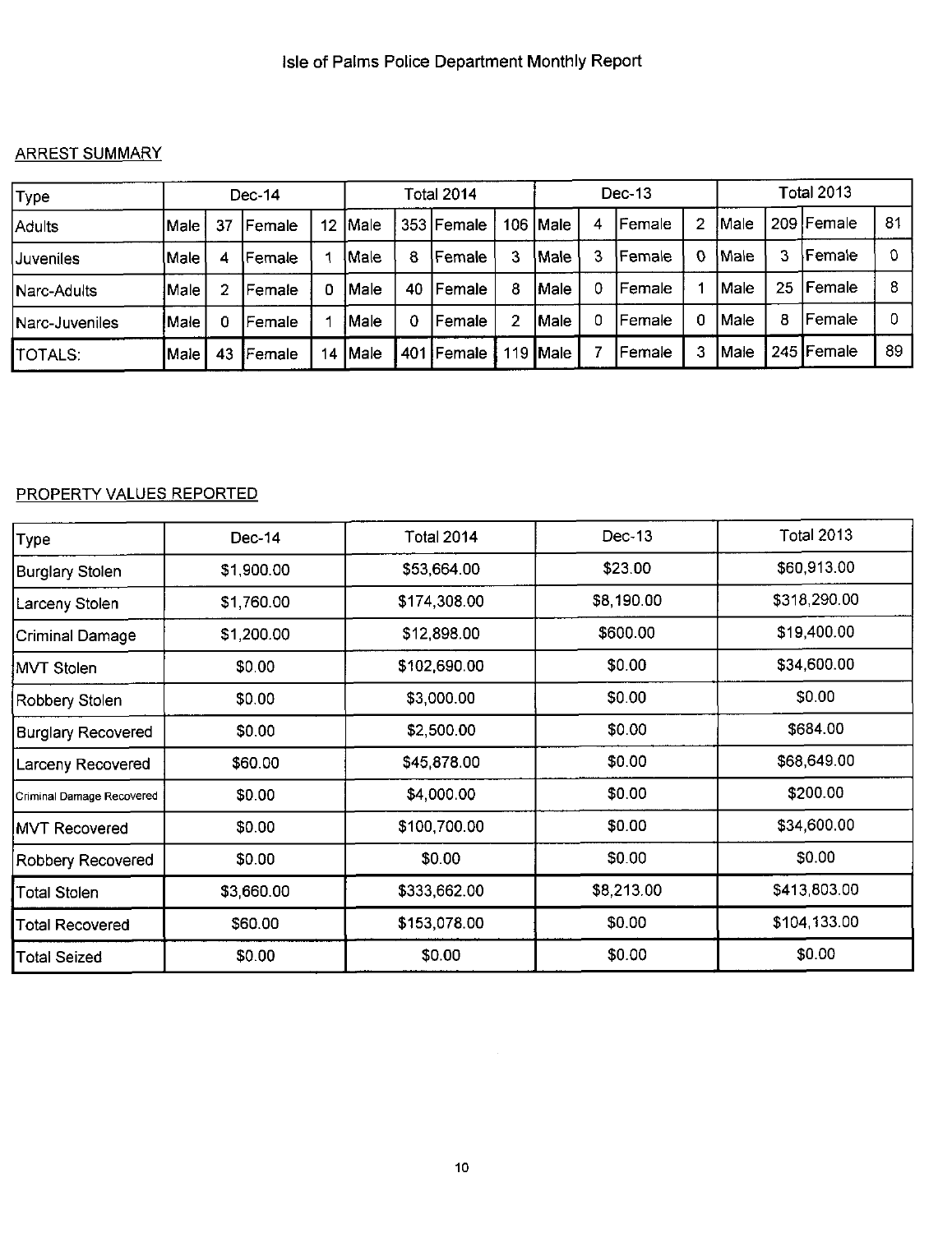# Primary UCR Code Only<br>Arrest Summary December 2014

|                                            |                          |                   | <b>Bien</b>        |               |               |                          |                          | Female                    |                 |                  |                          |                          |         |
|--------------------------------------------|--------------------------|-------------------|--------------------|---------------|---------------|--------------------------|--------------------------|---------------------------|-----------------|------------------|--------------------------|--------------------------|---------|
| Offense                                    | Male<br>White            | Male<br>Black     | American<br>Indian | Male<br>Asian | Male<br>Other | Femate<br>White          | Female<br>Black          | American<br><u>liqian</u> | Female<br>Asian | Fernale<br>Other | Male<br>Total            | Femal<br>Total           | Total   |
| 11A FORCIBLE RAPE                          | 0                        | ∘                 | ۰                  | 0             | 0             | 0                        | 0                        | 0                         | o               | 0                | 0                        |                          | ۰       |
| 11D FORCIBLE FONDLING                      | $\circ$                  | $\circ$ lo        | $\circ$            | 0             | $\circ$       | $\circ$                  | $\circ$                  | $\circ$                   | $\circ$         | 0                | ۰                        | $\circ$                  | ۰       |
| 13A AGGRAVATED ASSAULT                     | $\circ$                  |                   | ۰                  | $\circ$       | ۰             | $\circ$                  | $\circ$                  | $\circ$                   | $\circ$         | ۰                | ۰                        | $\circ$                  | ۰       |
| 13B SIMPLE ASSAULT                         | Ο                        | $\circ$           | ۰                  | 0             | $\circ$       | $\circ$                  | $\circ$                  | $\circ$                   | $\circ$         | ۰                | ۰                        | $\circ$                  | ۰       |
| 13B CRIMINAL DOMESTIC VIOLENCE             | ۰                        | $\bullet$         | ۰                  | O             | $\circ$       | $\circ$                  | $\overline{\phantom{a}}$ | $\circ$                   | ۰               | ۰                | ۰                        | ۰                        | ۰       |
| 23C SHOPLIFTING                            | ۰                        | $\circ$           | ۰                  | $\circ$       | $\circ$       | $\circ$                  | $\circ$                  | $\circ$                   | ۰               | ۰                | 0                        | 0                        | ۰       |
| 23F THEFT FROM MOTOR VEHICLE               | $\circ$                  |                   | ۰                  | ۰             | 0             | $\circ$                  | $\circ$                  | $\circ$                   | ۰               | ۰                | $\circ$                  | ۰                        | ۰       |
| 23H BREACH OF TRUST                        | ۰                        | $\circ$   $\circ$ | ۰                  | 0             | 0             | ۰                        | $\circ$                  | ۰                         | ۰               | ۰                | ۰                        | ۰                        | ۰       |
| 23H GRAND LARCENY                          | $\circ$                  | $\circ$           | ۰                  | $\circ$       | $\circ$       | ۰                        | ۰                        | $\circ$                   | 0               | ۰                | $\circ$                  | $\bullet$                | ۰       |
| 23H PETIT LARCENY                          |                          | $\bullet$         | ۰                  | 0             | $\circ$       | $\circ$                  | $\circ$                  | $\circ$                   | $\circ$         | ۰                | ÷                        | $\circ$                  |         |
| 26A FALSE PRETENSE/SWINDLE/CONFIDENCE      | ۰                        | $\circ$           | ۰                  | ۰             | $\circ$       | ۰                        | $\circ$                  | $\circ$                   | 0               | ۰                | ۰                        | ۰                        | ۰       |
| 26B FRAUD CREDIT CARD/ ATM                 | ۰                        | $\circ$           | ۰                  | ۰             | ۰             | ۰                        | $\circ$                  | $\circ$                   | ۰               | O                | ۰                        | ۰                        | ۰       |
| 35A DRUG/NARCOTIC VIOLATIONS               | ۰                        | $\circ$           | ۰                  | ۰             | $\circ$       | ۰                        | $\circ$                  | $\bullet$                 | ۰               | ۰                | $\circ$                  | ۰                        | o       |
| 35A SIMPLE POSSESSION OF MARIJUANA         |                          | $\circ$           | ۰                  | ۰             | $\circ$       | ۰                        | $\circ$                  | $\circ$                   | $\circ$         | $\circ$          | $\overline{\phantom{0}}$ | $\circ$                  |         |
| 35B DRUG EQUIPMENT VIOLATIONS              |                          | $\circ$           | ۰                  | ۰             | 0             |                          | $\circ$                  | $\circ$                   | ۰               | ۰                |                          |                          | N       |
| 36B STATUTORY RAPE                         | ۰                        | $\circ$           | ۰                  | ۰             | $\circ$       | ۰                        | $\circ$                  | $\circ$                   | ۰               | ۰                | 0                        | ۰                        | ۰       |
| 36C INDECENT EXPOSURE                      | $\circ$                  | $\bullet$         | ۰                  | $\circ$       | $\circ$       | $\circ$                  | $\circ$                  | $\circ$                   | 0               | ۰                | $\circ$                  | o                        | ۰       |
| 40B ASSISTING / PROMOTING PROSTITION       | ۰                        | $\bullet$         | $\circ$            | $\circ$       | $\circ$       | $\circ$                  | $\circ$                  | c                         | Ф               | о                | Ο                        | $\circ$                  | o       |
| 90A FRAUDULENT CHECKS                      | $\circ$                  | $\circ$           | $\circ$            | ۰             | ۰             | $\circ$                  | $\circ$                  | ۰                         | ۰               | ۰                | $\circ$                  | $\circ$                  | ۰       |
| 90B CURFEWILDITERING/VAGRANCY              | $\circ$                  | ۰                 | ۰                  | ۰             | ິ             | ۰                        | $\circ$                  | 0                         | 0               | $\circ$          | $\circ$                  | $\circ$                  | ۰       |
| 90C DISORDERLY CONDUCT                     |                          | $\circ$           | ۰                  | ۰             | $\circ$       | ۰                        | $\circ$                  | ۰                         | $\circ$         | ۰                | ↽                        | $\circ$                  |         |
| 90D DRIVING UNDER THE INFLUENCE            | c                        | ۰                 | ۰                  | ۰             | ۰             | ø                        | $\circ$                  | ۰                         | ۰               | $\circ$          | Φ                        | C                        | 으       |
| 90E PUBLIC DRUNKENNESS                     | ۰                        | $\circ$           | ٥                  | ٥             | $\circ$       | $\circ$                  | $\circ$                  | $\circ$                   | $\circ$         | ۰                | ۰                        | $\circ$                  | ۰       |
| 90G LIQUOR LAW VIOLATIONS                  |                          | $\circ$           | ۰                  | ۰             | $\circ$       | $\bullet$                | ۰                        | 0                         | ۰               | ۰                |                          | $\bullet$                |         |
| 90G OPEN CONTAINER                         | o                        | $\circ$           | ۰                  | $\circ$       | $\circ$       | $\overline{\phantom{a}}$ | $\circ$                  | $\circ$                   | $\circ$         | $\circ$          | o                        | $\overline{\phantom{0}}$ |         |
| 90G UNDERAGE POSSESSION OF ALCOHOL         | ≌                        | $\circ$           | ۰                  | $\circ$       | $\circ$       | r.                       | $\circ$                  | 0                         | ۰               | ۰                | ≌                        | r                        | R,      |
| 90J TRESPASS OF REAL PROPERTY              | $\circ$                  | $\circ$           | 0                  | ۰             | $\circ$       | ۰                        | ۰                        | 0                         | ۰               | ۰                | o                        | ۰                        | ۰       |
| <b>9DM AGENCY ASSIST</b>                   | $\circ$                  | ۰                 | ۰                  | ۰             | $\circ$       | $\circ$                  | ۰                        | $\circ$                   | $\circ$         | ۰                | $\circ$                  | $\circ$                  | $\circ$ |
| 90N RESISTING ARREST/HINDERING             | $\circ$                  | $\circ$           | ۰                  | $\circ$       | $\circ$       | ۰                        | $\circ$                  | 0                         | $\circ$         | ۰                | $\circ$                  | $\circ$                  | 0       |
| 90Z ALL OTHER OFFENSES                     | $\circ$                  | $\circ$           | 0                  | $\circ$       | $\circ$       | $\circ$                  | $\circ$                  | 0                         | $\circ$         | $\circ$          | $\circ$                  | $\circ$                  | ۰       |
| 91L LIVABILITY OFFENSE                     | $\circ$                  | $\circ$           | ۰                  | $\circ$       | $\circ$       | $\circ$                  | $\circ$                  | $\circ$                   | $\circ$         | $\circ$          | $\circ$                  | $\circ$                  | $\circ$ |
| 91T TRAFFIC OFFENSE                        | c                        |                   | ۰                  | ٣             | ю             | $\sim$                   | ۰                        | ۰                         | ۰               | $\circ$          | fo                       | $\sim$                   |         |
| 91W WARRANT ARREST                         | $\circ$                  | o                 | c                  | ۰             | $\circ$       | $\circ$                  | ۰                        | 0                         | ۰               | $\circ$          | ۰                        | ۰                        | ۰       |
| 200 ARSON                                  | $\circ$                  | 0                 | ۰                  | ٥             | $\circ$       | ۰                        | ۰                        | ۰                         | $\circ$         | $\bullet$        | 0                        | ۰                        | ۰       |
| 220 BURGLARY/BREAKING & ENTERING           | ۰                        | $\bullet$         | 0                  | ۰             | ۰             | ۰                        | ۰                        | ۰                         | ۰               | ۰                | ۰                        | $\bullet$                | ۰       |
| 240 MOTOR VEHICLE THEFT                    | $\circ$                  | $\circ$           | ۰                  | $\circ$       | $\circ$       | $\circ$                  | $\circ$                  | ۰                         | $\circ$         | $\circ$          | $\circ$                  | $\circ$                  | $\circ$ |
| 250 FORGERY/COUNTERFEITING                 | $\circ$                  | $\bullet$         | 0                  | 0             | $\circ$       | 0                        | $\circ$                  | ≎                         | о               | $\circ$          | 0                        | ⊝                        | Ο       |
| ω<br>250 POSSESSION OF FALSE DRIVERS LICEN | $\overline{\phantom{0}}$ | 0                 | ۰                  | $\circ$       | ۰             | o                        | ۰                        | o                         | $\circ$         | ۰                |                          | 0                        |         |
| 280 STOLEN PROPERTY OFFENSES               | $\circ$                  | $\circ$           | o                  | $\circ$       | ۰             | ۰                        | 0                        | 0                         | $\circ$         | ۰                | 0                        | $\circ$                  | $\circ$ |
| 290 DESTRUCTIVE/DAMAGE/VANDALISM           |                          | 0                 | o                  | 0             | 0             | 0                        | 0                        | っ                         | 0               | $\circ$          | 0                        | o                        | 0       |
| 370 PORNOGRAPHY/OBSCENE MATERIAL           | 히히하                      | $\circ$           | ۰                  | $\circ$       | $\circ$       | ۰                        | ۰                        | 0                         | 0               | ०।०।०            | $\circ$                  | $\circ$                  | ۰       |
| 520 WEAPON LAW VIOLATIONS                  |                          | 0                 | 0                  | Ο             | ∣റ∣റ          | ∘                        | $\circ$                  | o                         | o               |                  | $\frac{1}{9}$ वि         | 이급                       | াত      |
| <b>TOTAL</b>                               |                          |                   |                    |               |               |                          | ۰                        |                           |                 |                  |                          |                          |         |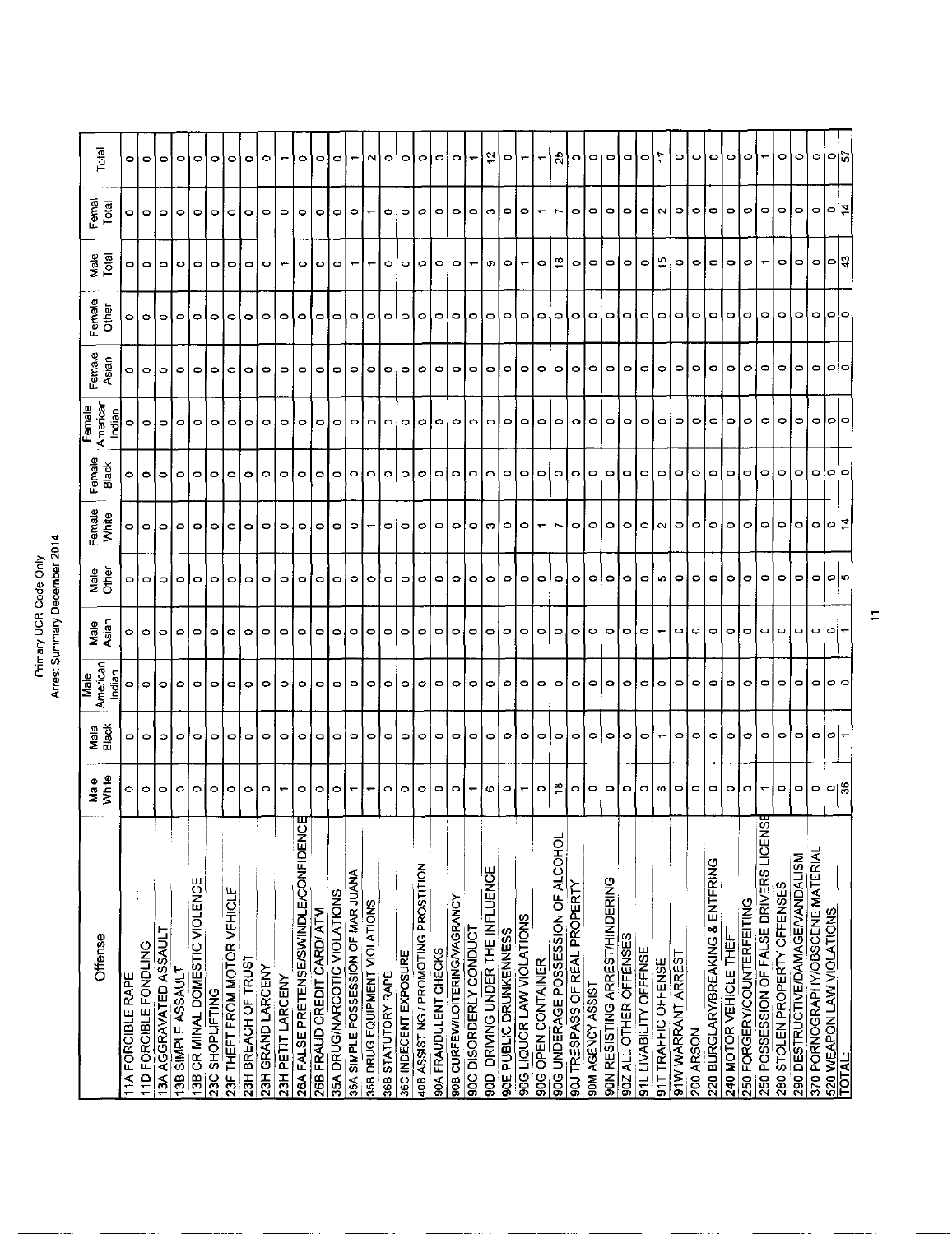|                             | Dec-14                  | 2014                    | Dec-13              | 2013           |
|-----------------------------|-------------------------|-------------------------|---------------------|----------------|
|                             | Monthly                 | Yearly                  | Monthly             | Yearly         |
|                             | Total                   | Total                   | Total               | Total          |
| <b>Citations</b>            | 3                       | $\overline{\mathbf{4}}$ | 0                   | 18             |
| <b>Warning Tickets</b>      | $\overline{\mathbf{4}}$ | 56                      | 13                  | 53             |
| Animals Secured             | $\overline{7}$          | 76                      | 5                   | 39             |
| Dogs                        | 3                       | 46                      | 5                   | 31             |
| Cats                        | 3                       | 21                      | $\pmb{0}$           | $\overline{7}$ |
| Raccoons                    | 0                       | 4                       | 0                   | $\mathbf 0$    |
| Other*                      | 1                       | 5                       | $\mathsf{O}\xspace$ | 1              |
| Released to: (Owner, other) | 5                       | 55                      | 5                   | 32             |
| Transported to Shuler Vet   | $\overline{2}$          | 3                       | $\pmb{\mathsf{O}}$  | 3              |
| Transported to Other Vets   | 0                       | 16                      | 0                   | $\overline{2}$ |
| Transported to SPCA         | $\mathbf 0$             | $\boldsymbol{9}$        | 1                   | $\overline{9}$ |
| <b>Injured Animals</b>      | $\pmb{0}$               | 11                      | 1                   | 14             |
| <b>Trapped Animals</b>      | 0                       | 12                      | $\mathbf 0$         | 13             |
| Cats                        | 0                       | 12                      | 0                   | 8              |
| Raccoons                    | 0                       | $\pmb{\mathsf{O}}$      | 0                   | $\overline{7}$ |
| Other **                    | 0                       | $\mathbf 0$             | 0                   | 5              |
| Dead Animals Removed        | 36                      | 291                     | 32                  | 341            |
| <b>Traps Set</b>            | 3                       | 19                      | 1                   | 31             |
| Kennel Fees                 | \$0.00                  | \$93.00                 | \$0.00              | \$105.00       |

 $\overline{\phantom{a}}$  Other = 1 Seagull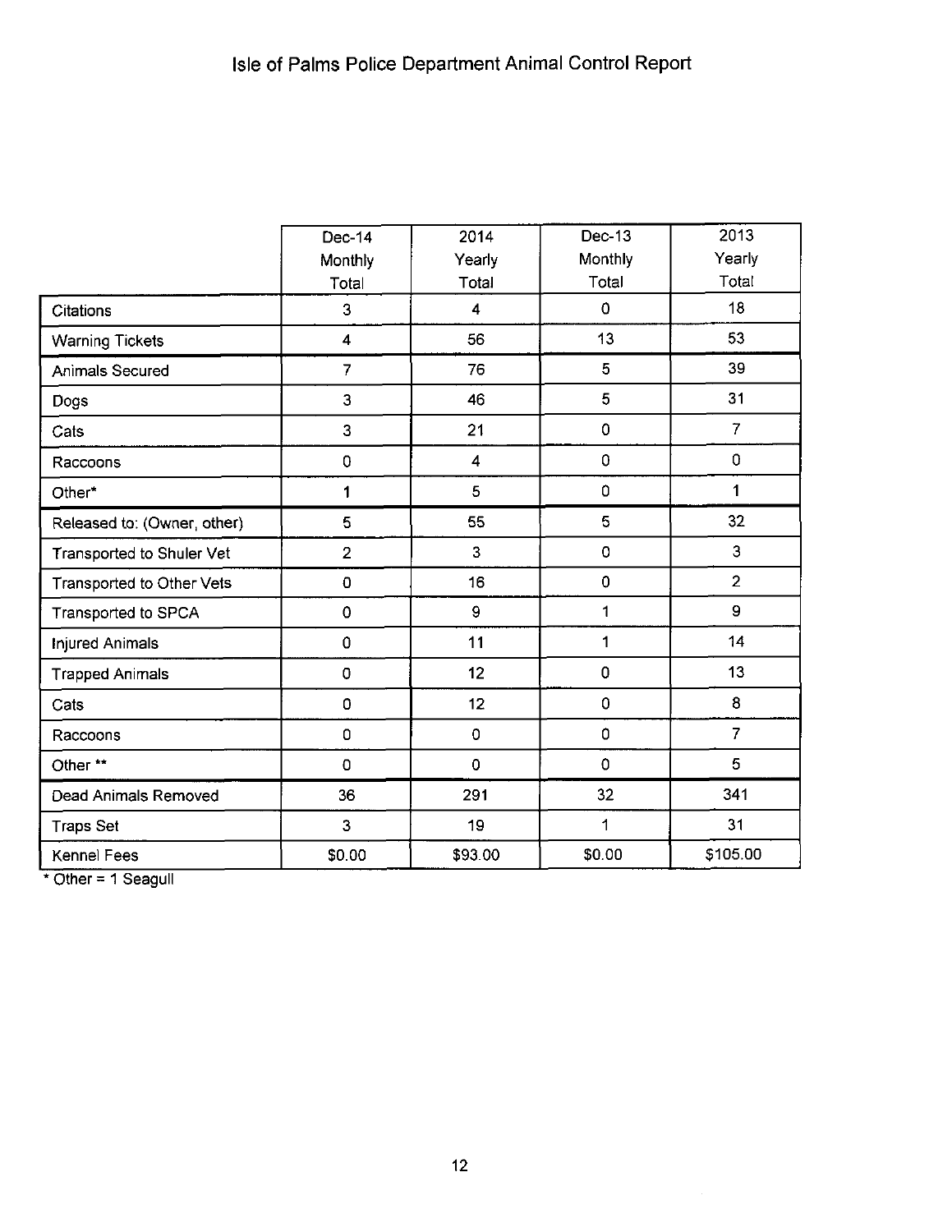



# **Isle of Palms Police Department**

# **Criminal Investigations Division**

### **Monthly Report**

December 2014

# **CASES ASSIGNED TO INVESTIGATORS**

| <b>Cases Assigned: 12</b> | <b>Investigations Carried Over: 21</b> |
|---------------------------|----------------------------------------|
| <b>Cases Closed: 18</b>   | <b>Investigations Continuing: 15</b>   |

# **BREAKDOWN OF INVESTIGATION CLEARANCE**

| <b>Cleared by Arrest: 0</b> | <b>Exceptionally Cleared: 1</b>    |
|-----------------------------|------------------------------------|
| Unfounded: 0                | <b>Administratively Closed: 17</b> |

\*\*Incident / Investigation Status Indicators (CALEA 42.1.3)\*\*

"Active" - The case is assigned to an investigator and investigative efforts are active and ongoing.

"Cleared by Arrest" - (Closed) The case has been cleared by the arrest of the offender(s).

"Unfounded" - The offense described did not occur or occurred in another jurisdiction.

"Exceptionally Cleared" - (Closed) The case has been cleared due to offender death, lack of prosecution, denied extradition, victim declining prosecution, or offender was a juvenile (no custody).

"Administratively Closed" - (Non-criminal incident or investigation suspended) All available leads have been exhausted, but the case has not been brought to a conclusion, and investigative efforts may be resumed if new evidence or leads are discovered at a later date.

#### **Administrative:**

-CID members attended Compstat, CID Review, and Patrol Supervisor meetings during the month of December.

-Det. Tarr attended monthly Tri-county Victim Advocates Meeting, and CDV Task Force Meeting.

#### **Court Proceedings:**

-Preliminary Hearings 1 -Grand Jury 1 -Municipal Court 2

#### **Victim Services:**

Victim Advocate Det. Tarr sent out 13 Victim Letters during the month of December.

#### **CID Call Outs:**

There was 1 call out for the month of December.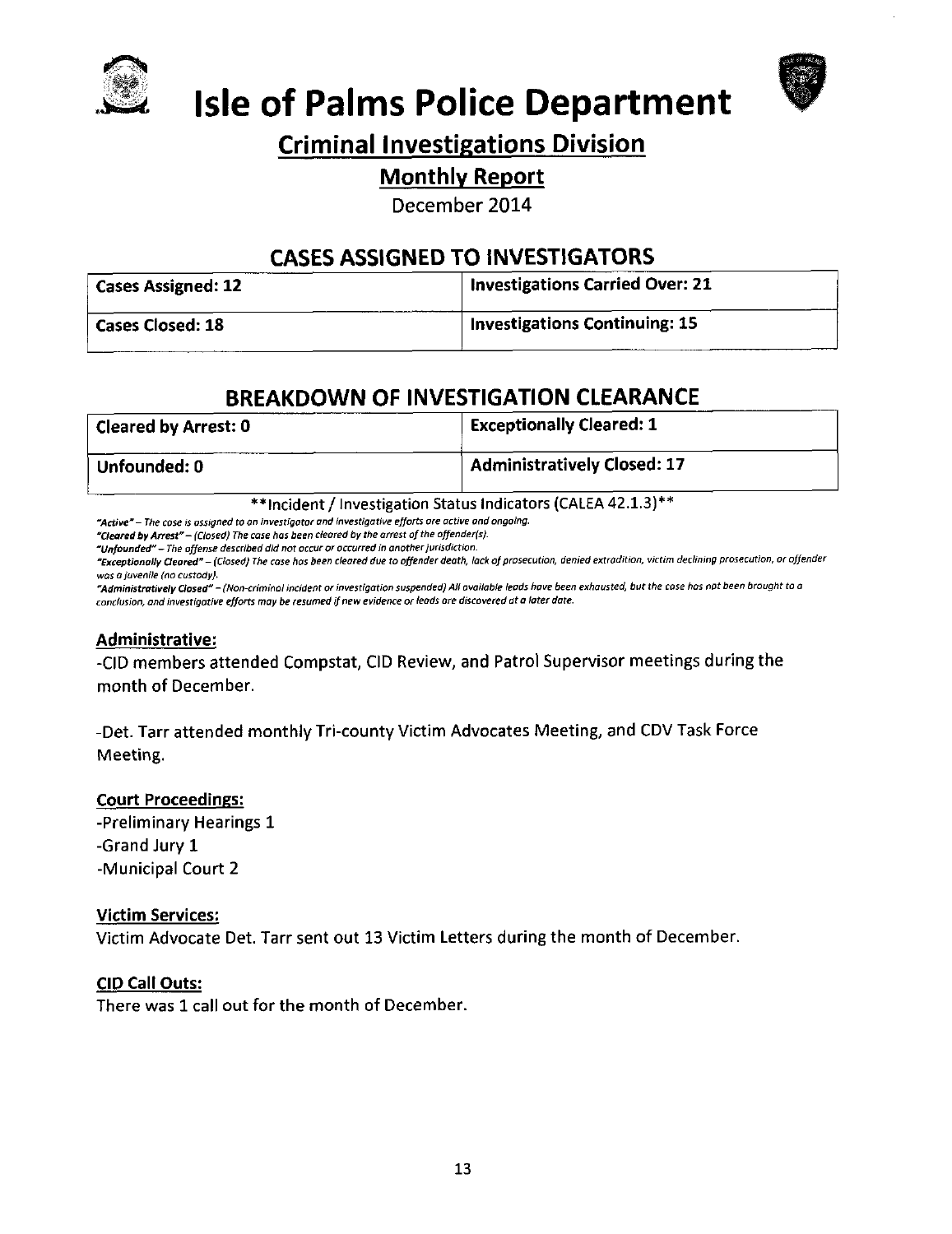

# **MONTHLY TRAINING REPORT**

# December-14

| Sworn          | Civilian | Type       | Description                                       | <b>SCCJA</b>        | Webinar        | In-Service | Other |
|----------------|----------|------------|---------------------------------------------------|---------------------|----------------|------------|-------|
| 2              |          | Advanced   | Advanced Sexual Assault Training                  | 12                  |                |            |       |
| 1              |          | Advanced   | DMT Operator Recertification                      | $\overline{2}$      |                |            |       |
| 1              |          | Advanced   | DUI / SFST Instructor Recertification             | 8                   |                |            |       |
| 2              |          | Advanced   | DUI / SFST Recertification                        | $\overline{\bf{4}}$ |                |            |       |
| 14             |          | In-Service | Ethics in Law Enforcement                         |                     |                | 28         |       |
| 1              |          | Advanced   | Interview & Interrogation Training                |                     |                |            | 16    |
| $\overline{2}$ |          | In-Service | Legal Update 2014 - 2015                          | 4                   |                |            |       |
| 13             |          | In-Service | Less Lethal Force / Weaponless Control Techniques |                     |                | 26         |       |
| $\overline{7}$ |          | In-Service | Responding to First Amendment Protected Events    |                     | $\overline{7}$ |            |       |
| 6              |          | In-Service | The Line Up - November / December 2014            | 6                   |                |            |       |
|                |          |            |                                                   |                     |                |            |       |
|                |          |            |                                                   |                     |                |            |       |
|                |          |            |                                                   |                     |                |            |       |
|                |          |            |                                                   |                     |                |            |       |
|                |          |            |                                                   |                     |                |            |       |
|                |          |            |                                                   |                     |                |            |       |
|                |          |            |                                                   |                     |                |            |       |
|                |          |            |                                                   |                     |                |            |       |
|                |          |            |                                                   |                     |                |            |       |
|                |          |            |                                                   |                     |                |            |       |
|                |          |            |                                                   |                     |                |            |       |
|                |          |            |                                                   |                     |                |            |       |
|                |          |            | TOTAL                                             | 36.00               | 7.00           | 54.00      | 16.00 |
|                |          |            | <b>TOTAL MONTLI V UOHDO</b>                       | 111.00              |                |            |       |

TOTAL MONTHLY HOURS | 113.00

|                              | <b>SCCJA</b> | Telecourse | In-Service | Other  |
|------------------------------|--------------|------------|------------|--------|
| <b>PREVIOUS REPORT TOTAL</b> | 1040.75      | 3.50       | 1497.00    | 315.50 |
| <b>CURRENT MONTH TOTALS</b>  | 36.00        | 7.00       | 54.00      | 16.00  |
| YEAR TO DATE TOTALS          | 1076.75      | 10.50      | 1551.00    | 331.50 |
|                              |              |            |            |        |

DEPARTMENT HOURS YEAR TO DATE

2969.75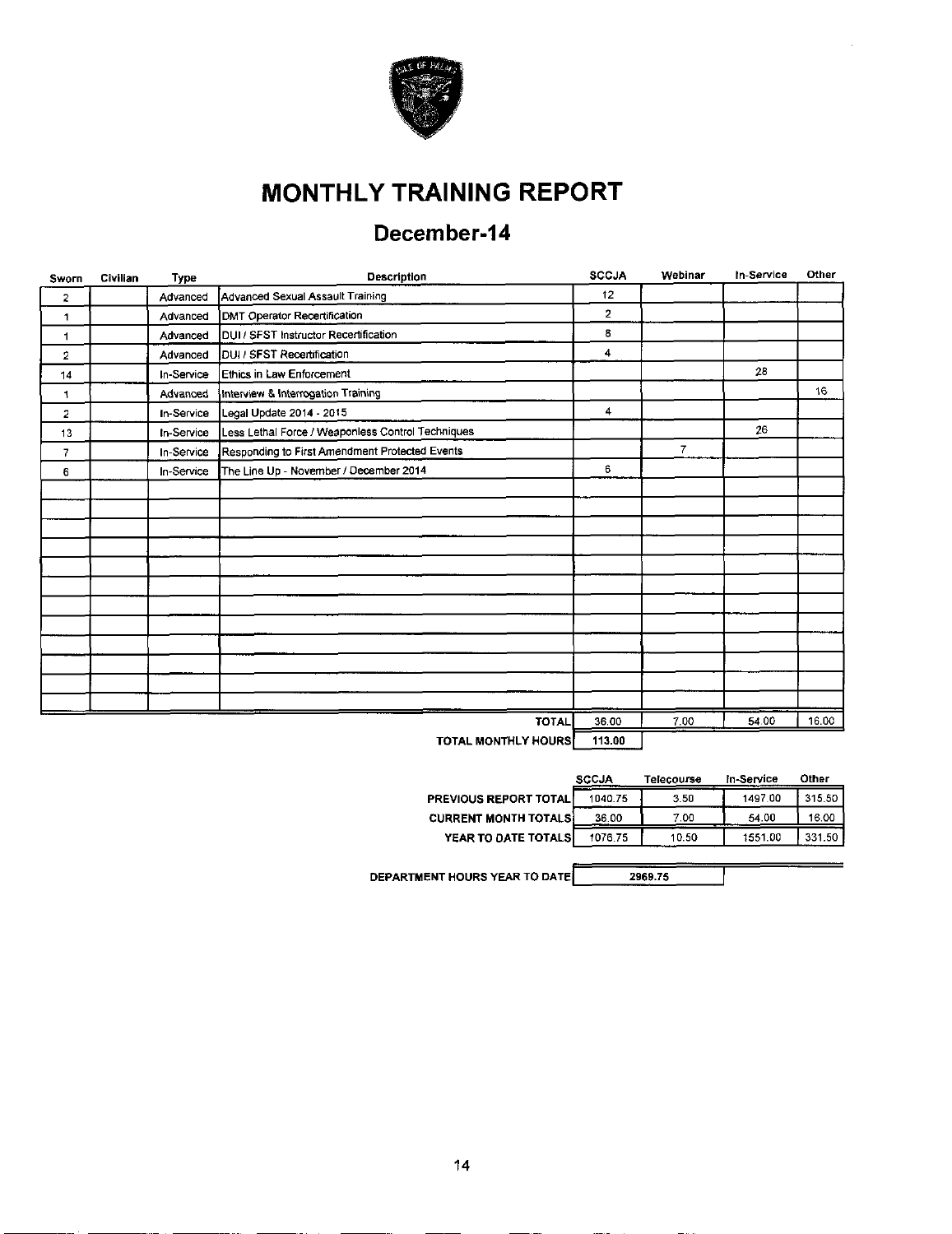# **Isle of Palms Police Department** Overtime Report **December**  $\frac{2014}{ }$

| Category                                                        | Hours          |
|-----------------------------------------------------------------|----------------|
| <b>Beach Project Counter</b>                                    | 45.25          |
| <b>Beach Project Security</b>                                   | 144.75         |
| <b>CID Callout</b>                                              | 2.5            |
| Court - Municipal                                               |                |
| Court - Other                                                   | 1              |
| Holdover Arrest                                                 | 0.5            |
| Investigation Follow-up                                         | $\overline{2}$ |
| Meeting                                                         | 5.75           |
| Sick Coverage                                                   | 13             |
| Special Assignment - Funeral Duty and Ticket Audit              | 9.5            |
| Special Event - Holiday Festival                                | 49.25          |
| Training                                                        | 44.5           |
| <b>Vacation Coverage</b>                                        | 53             |
| <b>Weekly Schedule</b>                                          | 48             |
| <b>TOTAL HOURS</b>                                              | 426            |
| Reporting for Pay Periods - November 25th through December 22nd |                |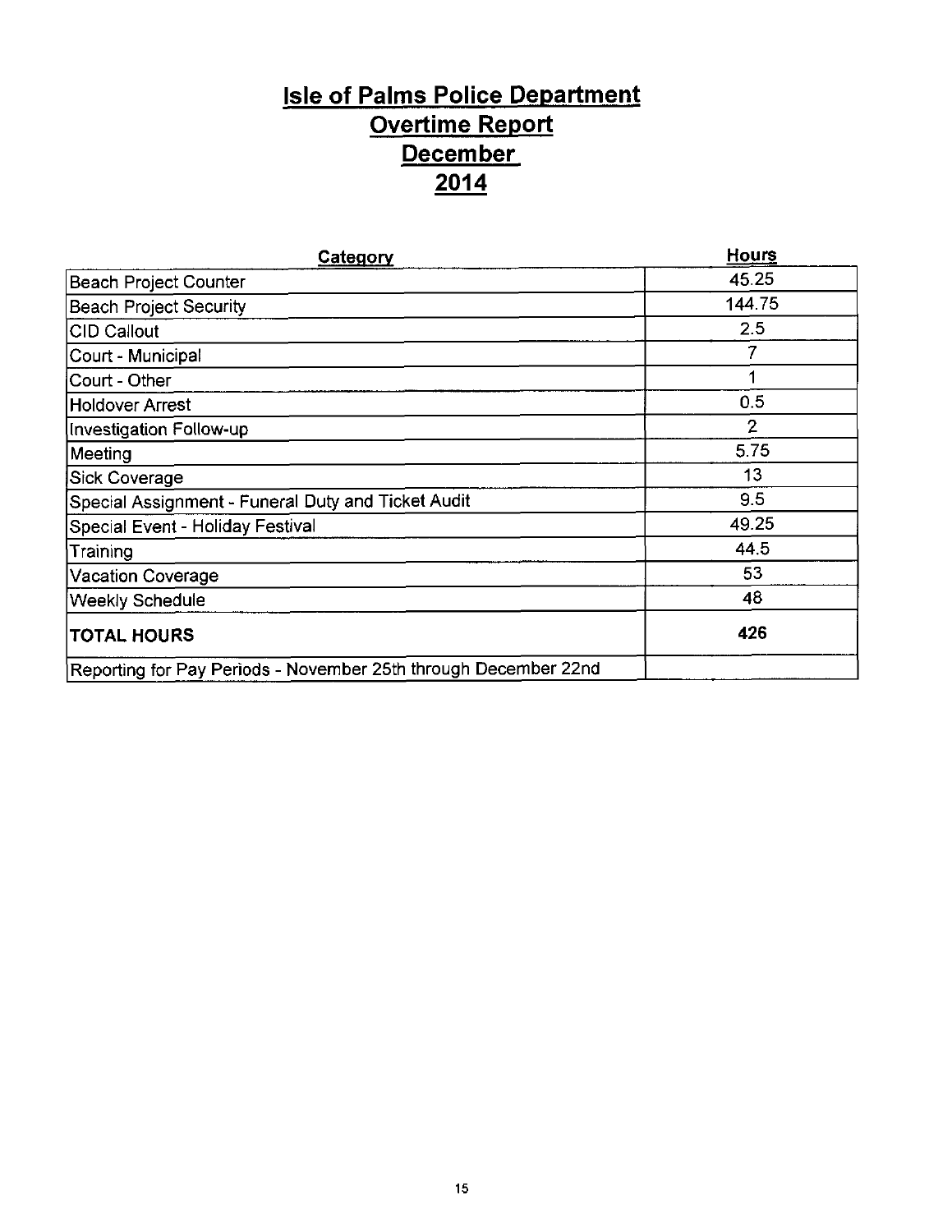|                                                                                                                       |                  |                                          |                  |                        |                                      |                                                  |                              |                    |                      | $\overline{5}$          |                            |                        |                              |                                   |                          |                             |                         |                        |                          |                         |                         |                        |                          |                                |                      |                           |  |
|-----------------------------------------------------------------------------------------------------------------------|------------------|------------------------------------------|------------------|------------------------|--------------------------------------|--------------------------------------------------|------------------------------|--------------------|----------------------|-------------------------|----------------------------|------------------------|------------------------------|-----------------------------------|--------------------------|-----------------------------|-------------------------|------------------------|--------------------------|-------------------------|-------------------------|------------------------|--------------------------|--------------------------------|----------------------|---------------------------|--|
|                                                                                                                       |                  |                                          | ₹                | š                      | $\leq$                               | 3<br>$\geq$                                      | 3                            |                    |                      | ۰                       |                            |                        |                              |                                   |                          | $\geq$ $\geq$ $\geq$ $\geq$ |                         |                        |                          | 3                       | ξ                       | i3                     |                          | ₹                              | $\bullet$            |                           |  |
|                                                                                                                       |                  |                                          | ပ                |                        |                                      |                                                  |                              |                    |                      |                         |                            |                        |                              | یا                                |                          |                             |                         |                        |                          |                         |                         |                        |                          |                                |                      |                           |  |
|                                                                                                                       |                  |                                          | 룬                | щ<br>$\mathbf{u}$<br>0 | $\mathbf{u}$<br>$\overline{\bullet}$ | $\mathbf{u}$<br>ठ<br>$\overline{\bullet}$        | щ<br>$\overline{\mathbf{u}}$ | $\frac{1}{1}$      | ∍<br>ಠ               | 2                       | 29%                        |                        |                              | 론                                 | u.<br>$\circ$            | $\frac{1}{\mathbf{0}}$      | ن<br>0                  | ر<br>0                 | $\frac{1}{5}$            | $\vec{0}$ if            | 0.5                     | $\mathbf{0}$ . F       | $\frac{1}{2}$            | $\overline{\mathbf{0}}$        | ö                    | క                         |  |
|                                                                                                                       |                  | <b>OTHER</b>                             | <b>LOCATIONS</b> |                        |                                      |                                                  |                              |                    |                      |                         |                            |                        |                              | <b>LOCATIONS</b><br><b>OTHER</b>  |                          |                             |                         |                        |                          |                         |                         |                        |                          |                                |                      |                           |  |
|                                                                                                                       |                  | <b>TERM BY</b><br>RENTAL<br><b>SHORT</b> | AGENCY           | ö                      | $\ddot{\phantom{a}}$                 | ۰<br>$\ddot{\phantom{1}}$                        | $\ddot{\phantom{a}}$         | $\ddot{\bullet}$   | ₩                    | ⊣                       | 14%                        |                        | RENTAL<br>SHORT              | <b>TERM BY</b><br>AGENCY          | ۰                        | $\circ$                     | $\circ$                 | ۰                      | $\circ$                  | $\circ$                 | $\circ$                 | ٣ŧ                     | $\circ$                  | $\circ$                        | H                    | 10%                       |  |
| <u>MOZARO WEGEN OZARANA ZAKANA ZA PAZZA GANZA ZA NAZIO ZA NAZIO ZA NAZIO ZA NAZIO ZA NAZIO ZA NAZIO ZA NAZIO ZA N</u> |                  | RENTAL                                   | BY OWNER         | $\circ$                | $\circ$                              | $\circ$<br>۰                                     | $\circ$                      | $\circ$            | 10                   | ۰                       | š                          |                        | <b>RENTAL</b>                | BY OWNER                          | ö                        | $\circ$                     | $\circ$                 | $\circ$                |                          | $\circ$                 | $\circ$                 | ۰                      | ۰                        | ۰                              | 0                    | $\frac{8}{5}$             |  |
| <b>FALM?</b>                                                                                                          |                  | LONG TERM SHORT TERM<br><b>RENTAL</b>    | BY AGENCY        | 0                      | $\circ$                              | $\circ \circ \circ$                              |                              | $\bullet$          | $\bullet$            | $\circ$                 | š                          |                        | <b>RENTAL</b>                | LONG TERM SHORT TERM<br>BY AGENCY | ۰                        | $\circ$                     | ۰                       | $\circ$                | $\circ$                  | $\bullet$               | $\bullet$               | ం∖ం                    |                          | 0                              | $\bullet$            | $\overline{\mathcal{S}}$  |  |
| (5) 足                                                                                                                 |                  | <b>RENTAL</b><br>LONG<br>TERM            | BY OWNER         | Ö                      | ۰                                    | ತ<br>٥                                           | $\overline{\bullet}$         | $\circ$            | $\bullet$            | ۰                       | S,                         |                        | <b>RENTAL</b><br><b>LONG</b> | BY OWNER<br>TERM                  | ۰                        | ົ໐                          | $\blacksquare$          | ojo                    |                          | $\mathbf{\mathbf{t}}$   | $\mathbf{r}$            | $\bullet$              | 0                        | $\mathbf{\mathbf{\mathbf{H}}}$ | 4                    | 40%                       |  |
|                                                                                                                       |                  | <b>ISLAND</b>                            | RESIDENT         | ۳                      | $\circ$                              | $\blacksquare$<br>$\overline{\phantom{0}}$       | $\circ$                      | $\circ$            | $\circ$              | m                       | 43%                        |                        |                              | RESIDENT<br><b>UNNC</b>           | $\blacksquare$           | $\blacksquare$              | $\circ$                 | $\blacksquare$         | ہے :                     | ٥                       | $\bullet$               | o                      | $\mathbf{\mathbf{d}}$    | ۰                              | r,                   | 50%                       |  |
|                                                                                                                       |                  |                                          | TIME             | 21:02                  | 18:30                                | 22.00<br>0.05                                    | 22:11                        | 23:59              | 4.20                 |                         |                            |                        |                              | TIME                              | 21:10                    | 18:10                       | 18:41                   | 20:15                  | 22:30                    | 23:19                   | 1:46                    | 11:55                  | 0:25                     | 18:20                          |                      |                           |  |
|                                                                                                                       |                  |                                          | DATE             | 12/12/2014             | 12/13/2014                           | 12/19/2014<br>12/20/2014                         | 12/20/2014                   | 12/23/2014         | 12/30/2014           | by Category<br>7. Total | Category<br>M <sub>8</sub> |                        |                              | DATE                              | 12/5/2014                | 12/13/2014                  | 12/19/2014              | 12/25/2014             | 12/25/2014               | 12/26/2014              | 12/27/2014              | 12/28/2014             | 12/30/2014               | 12/31/2014                     | 10 Total by Category | Category<br>$\frac{1}{2}$ |  |
|                                                                                                                       | NOISE COMPLAINTS |                                          | <b>ADDRESS</b>   | 22 Twenty-Ninth Avenue | Area of 38 Thirty-First Avenue       | 22 Twenty-Ninth Avenue<br>14 Thirty-First Avenue | 307 Palm Boulevard           | Palm & 28th Avenue | 1126 Ocean Boulevard |                         |                            | BARKING DOG COMPLAINTS |                              | <b>ADDRESS</b>                    | 31 Twenty-Seventh Avenue | 23 Tweny-Seventh Avenue     | 4003 Hartnett Boulevard | 22 Twenty-First Avenue | 25 Twenty-Seventh Avenue | 4003 Hartnett Boulevard | 4003 Hartnett Boulevard | 13 Forty-Fourth Avenue | 23 Twenty-Seventh Avenue | 21 Twenty-Seventh Avenue       |                      |                           |  |